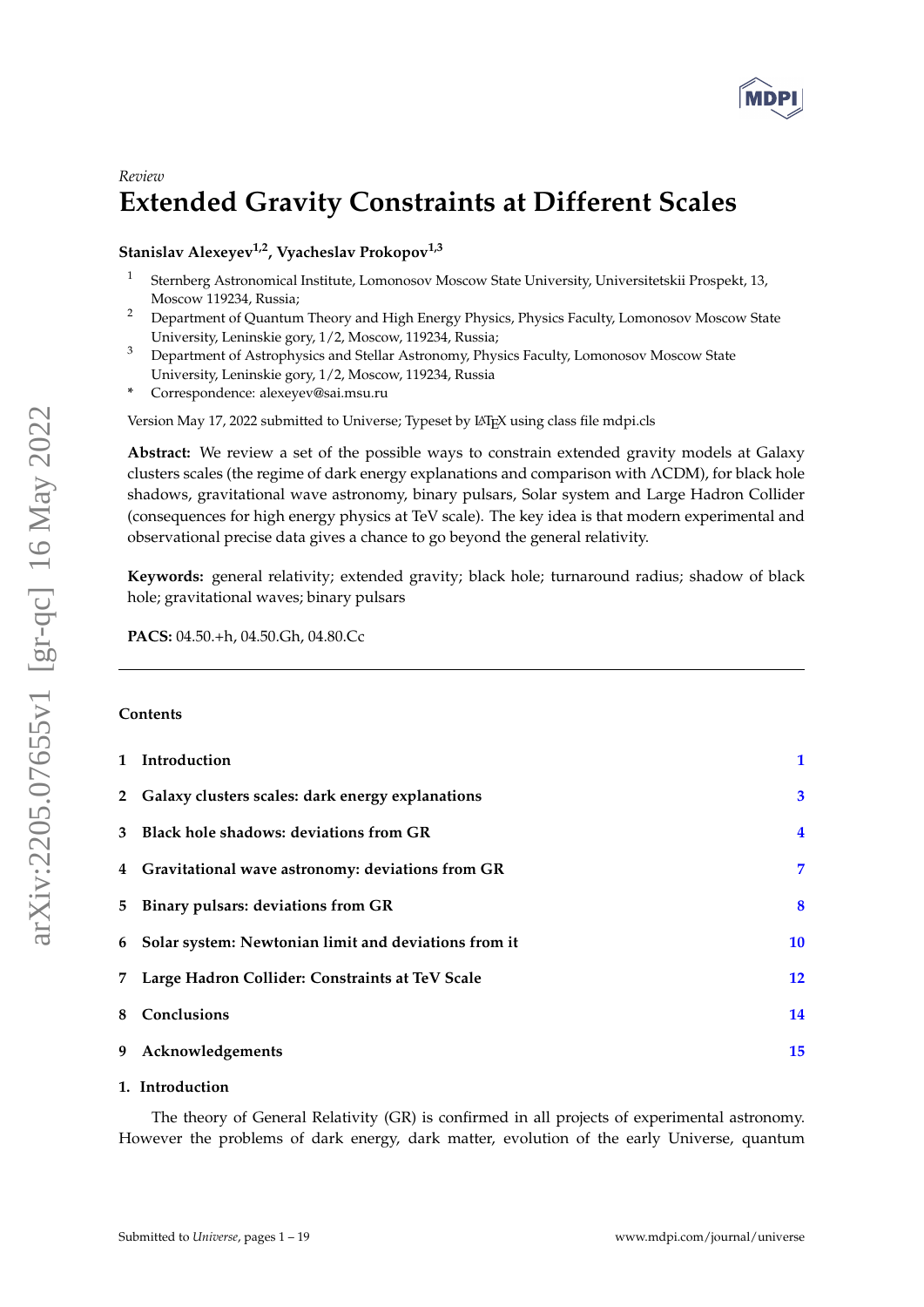theory of gravity remain open. For example, the theoretical description of the Universe accelerated expansion (i.e. dark energy) is realised by adding of the cosmological constant to the GR action *L* as

$$
L_{G R \Lambda} = \sqrt{-g} (R + \Lambda), \tag{1}
$$

where *R* is Ricci scalar and Λ is cosmological constant. The problem is that Λ-term is the best fit for the observational data. On the other hand from the fundamental point of view it looks as pure fine tuning parameter. The next step is to consider an additional scalar field *φ* in the form of Brans-Dicke model

<span id="page-1-0"></span>
$$
L_{BD} = \sqrt{-g} \left( \phi R + \frac{\omega}{\phi} \partial_{\mu} \phi \partial^{\mu} \phi + V(\phi) \right).
$$
 (2)

Such model can reproduce the cosmological constant contribution with the help of taking the appropriate form of  $V(\phi)$ . Now one has to find the origin of the scalar field in Eq.[\(2\)](#page-1-0). The same problem occurs with the inflation stage: accelerated expansion of the early Universe. Mathematically the power law asymptote of scale factor is changed to exponential one. The inflation also can be modelled by the model like Eq.[\(2\)](#page-1-0) and in such a case the scalar field is called as "inflaton". As a consequence, one meets the question on the fundamental physical origin of inflaton. Of course, the list of such phenomenons is more wide. So the extension of GR by additional physical fields or curvature terms [\[1\]](#page-14-1) could be the next step in finding the origin of these phenomenons.

GR extending could be proceed in different ways. One can add the curvature invariants or pure degrees of scalar curvature and obtain *f* (*R*) gravity [\[2\]](#page-14-2). These curvature corrections can reproduce the necessary behaviour but one meets the question on their origin once more. About ten years ago the application of Horndesky theory [\[3,](#page-14-3)[4\]](#page-14-4) (the most general form of scalar tensor gravity with second order field equations) became very popular. The successful development of Horndesky theory was corrected by GW170817 event [\[5\]](#page-14-5). So, a Binary Neutron Star Merger was detected. In addition to gravitational wave an electromagnetic signal was also registered. Based on the time delay (about 2 seconds) between these types of radiation arrival the graviton mass value was limited [\[6](#page-14-6)[,7\]](#page-14-7). This limitation made a cutoff of a big class of extended gravity models where graviton mass appeared to be greater. Therefore during last years a set of beyond Horndesky models forming a class of Degenerate Higher-Order Scalar-Tensor theories (DHOST) was developed [\[8\]](#page-14-8). The ideas of *f* (*R*) gravity as more simple model [\[2\]](#page-14-2) also are developed. The set of extended gravity models is more wide. We restrict ourselves by the discussion on scalar-tensor gravity models as they developed rather good and the corresponding constraints look maximally clear. Of course the list of models and corresponding constraints could be continued.

Note that now there is no preferred extended gravity model. A lot of versions in each class exist. The possible way to narrow down the amount of extended gravity models is to compare these predictions with real astrophysical data [\[9,](#page-14-9)[10\]](#page-14-10). To extract the models giving more accurate predictions or containing less amount of fine tuning it is desirable to consider the maximally wide range of energies and distances: from galaxy clusters till high energy physics. Therefore we discuss a set of astrophysical tests for extended gravity models. Note that this list is far from being complete and represents only a small set of examples (open for extension).

We start the consideration from the scales of galaxy clusters. At these ranges the contribution of accelerated expansion (dark energy) becomes considerable. Earlier it was suggested to use the turn-around radius [\[11](#page-14-11)[,12\]](#page-14-12). Recall that turnaround radius is a hypothetical surface where the internal gravitational force is equated by the accelerated expansion one. From one side the value of the turnaround radius could be estimated using observational data on clusters sizes. Such assumption could be obtained from gravitational lensing. From the other side this value can be directly calculated from GR. As a first approximation a spherically-symmetric space-time could be taken. Extended gravity models has different spherically-symmetric metrics so one obtains the possibility to compare the calculated values with observational ones to find the best correspondence.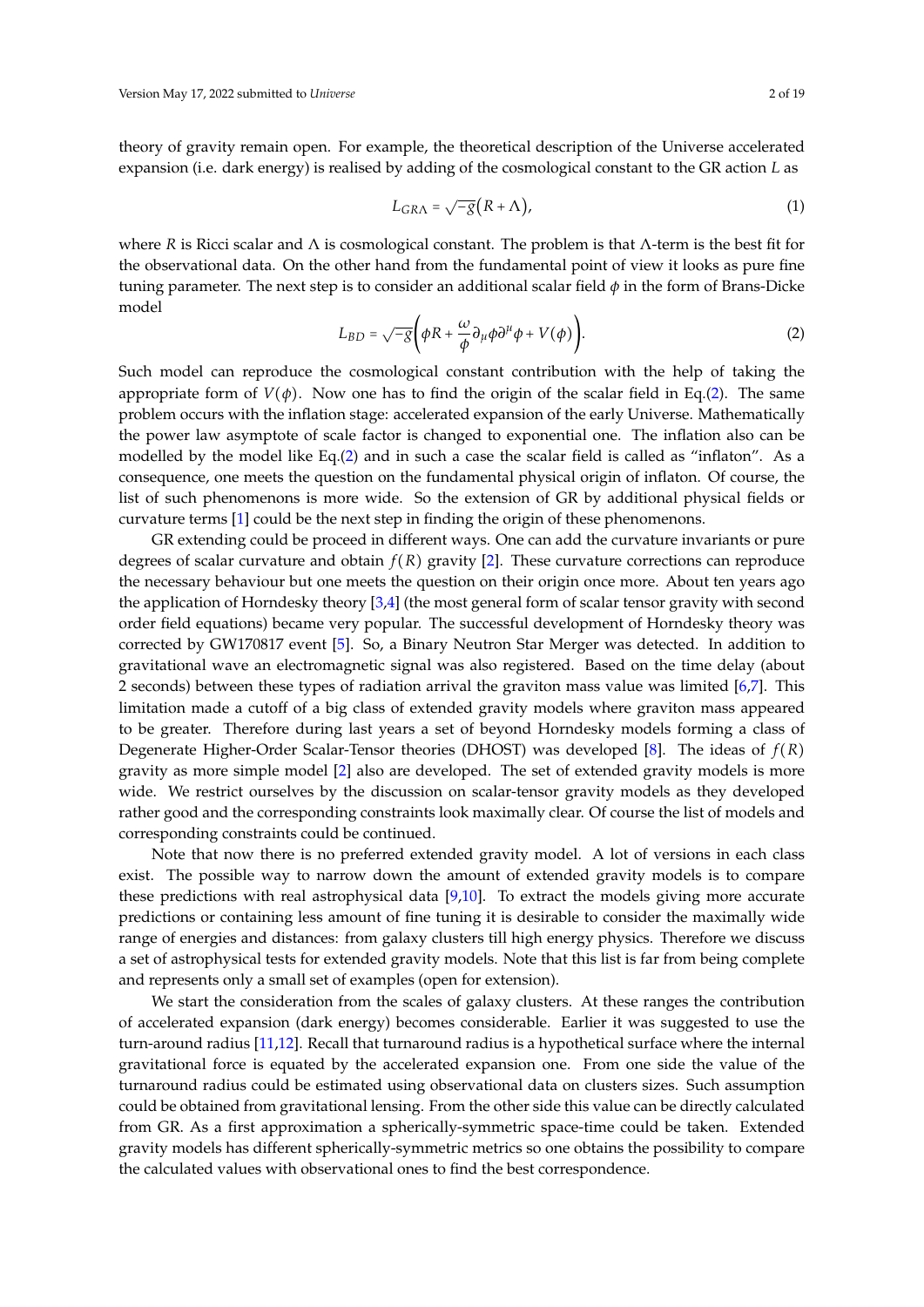The next step is to check the predictions of extended gravity models for shadows of black holes (BH). From one side the Event Horizon Telescope is providing images for M87 [\[13\]](#page-15-0) with the increasing accuracy [\[14\]](#page-15-1). From the other side the shadow size, form and other characters depend on BH solution. As BH metrics are specific for each extended gravity model, here is the other possibility to compare the predictions of extended gravity models with Event Horizon Telescope observational results.

The same approach is applicable in order to find the constraints from gravitational wave astronomy [\[15\]](#page-15-2). The LIGO collaboration continues to collect data [\[16\]](#page-15-3) on neutron stars and black holes mergers [\[17\]](#page-15-4). From the other side different extended gravity models provide different descriptions for gravitational waves. So their comparing could provide new information. Continuation of astronomical tests seems to be impossible without the most accurate data in astronomy: pulsar timing [\[18\]](#page-15-5), especially for PSR-1913+16 [\[19\]](#page-15-6). The idea to use pulsar data for strong field tests of relativistic gravity [\[20\]](#page-15-7) appeared to be very fruitful. Now it can be applied for extended gravity models. The idea is the same as previously: to reproduce the values of Post-Keplerian formalism using the specific extended gravity model parameters, then to extract the model that better reproduces the observational results [\[21\]](#page-15-8).

The decreasing of the distances leads us to the Solar System ones. The Parametric Post-Newtonian (PPN) formalism [\[22\]](#page-15-9) appears to be very effective to constrain different gravity models. In Solar System one has a competition between the maximal experimental accuracy versus vanishing additions to GR coming from extended gravity especially while using the last data [\[23\]](#page-15-10).

It is impossible not to mention the ideas of gravity constraining using high energy physics data from Large Hadron Collider (LHC). The well-famous idea to search black holes at LHC [\[24\]](#page-15-11) (and to discriminate some theories [\[25\]](#page-15-12)) is not very popular now. Anyway LHC data help to put some limitations on gravity in quantum regime [\[26\]](#page-15-13).

The paper is organised as follows. Section [2](#page-2-0) is devoted to the difference of Extended Gravity predictions from General Relativity ones at Galaxy clusters scales (the regime of dark energy explanations and comparison with ΛCDM), Section [3](#page-3-0) deals with black hole shadows, Section [4](#page-6-0) is devoted to the gravitational wave astronomy, Section [5](#page-7-0) deals with binary pulsars, Section [6](#page-9-0) is devoted to the Solar system, Section [7](#page-11-0) deals with consequences from experimental high energy physics at TeV scale and Section [8](#page-13-0) includes the concluding remarks.

## <span id="page-2-0"></span>**2. Galaxy clusters scales: dark energy explanations**

Nowadays the ΛCDM model with the action

$$
S = \frac{1}{16\pi} \int d^4x \sqrt{-g} (R + \Lambda), \qquad (3)
$$

where  $g_{\mu\nu}$  is the space-time metrics (with determinant *g*), *R* is Ricci scalar and Λ is cosmological constant, being the best fit for observational data, provides a good description of dark energy. So to suggest a good physical interpretation of cosmological constant it seems useful to modify GR [\[27\]](#page-15-14). Therefore the models of  $f(R)$  gravity (where  $\Lambda$  is treated as a manifestation of a knotty space-time geometry), scalar-tensor ones (where in addition to the previous one deals with additional fields), modern teleparallel ones (where the complex fundamental geometry is explored) and other ideas are developing. The first step in each GR extension leads to Brans-Dicke model

<span id="page-2-1"></span>
$$
S = \frac{1}{16\pi} \int d^4x \sqrt{-g} \left( \phi R - \frac{\omega}{\phi} g^{\mu\nu} \nabla_{\mu} \phi \nabla_{\nu} \phi - V(\phi) + L_{matter} \right), \tag{4}
$$

where  $\phi$  is scalar field,  $\omega$  is Brans-Dicke parameter,  $V(\phi)$  is field potential and *L<sub>matter</sub>* is the contribution of matter fields. The model [\(4\)](#page-2-1) reproduces the contribution of  $\Lambda$ . On the other hand the question on the origin of  $\Lambda$  changes to the same one on  $\phi$ . That is why it is necessary to go further, for example, to  $f(R)$  gravity [\[28\]](#page-15-15). In the frames of  $f(R)$  gravity a very interesting model was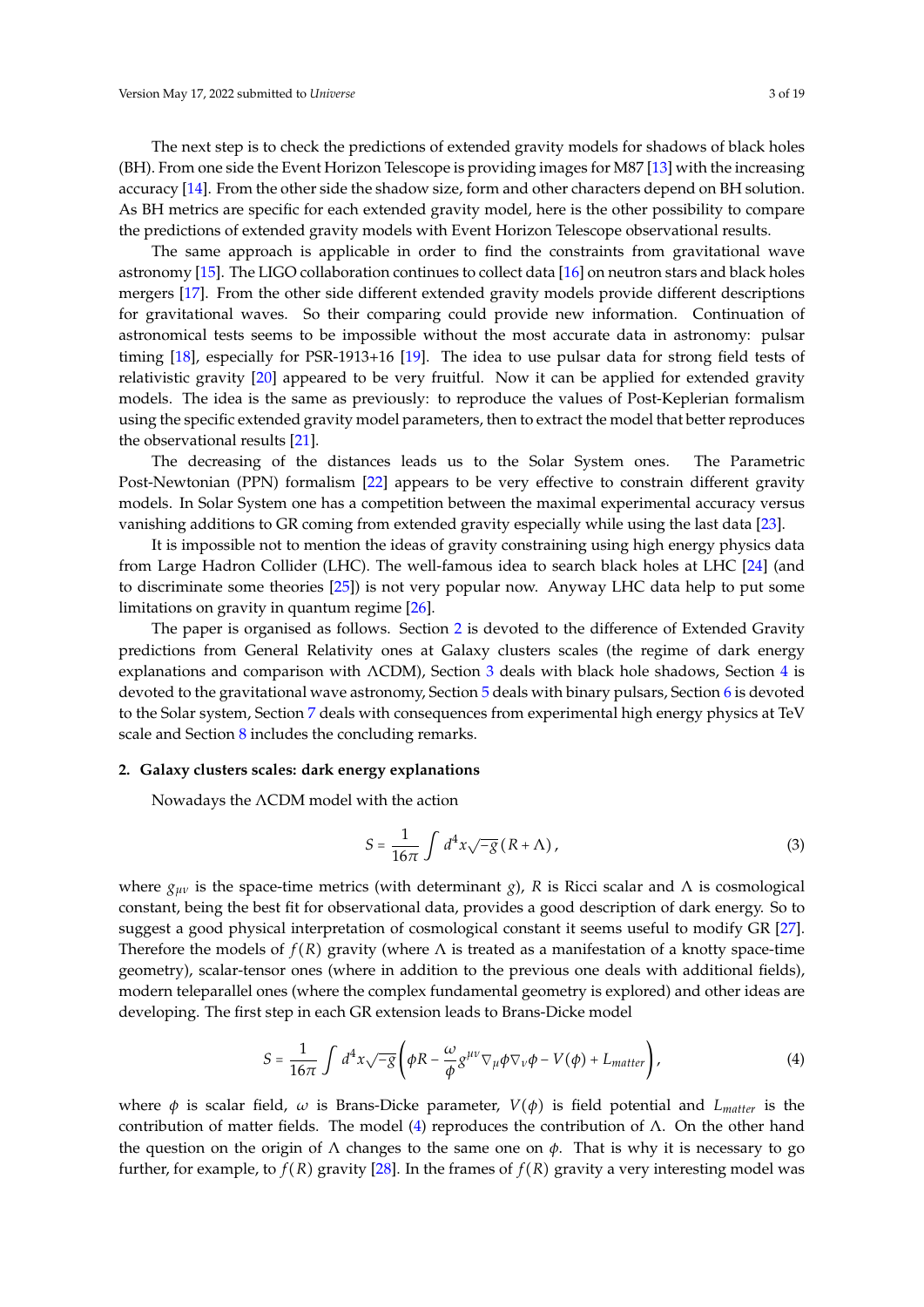presented [\[29\]](#page-15-16). Being a good fit for  $\Lambda$  this model is called as Starobinsky model with disappearing cosmological constant. Note that further the continuation of this model appeared [\[30\]](#page-15-17). This approach allows to provide the unified theory both for inflation and dark energy. So the Starobinsky model with disappearing cosmological constant is described by the following Lagrange density:

<span id="page-3-4"></span>
$$
f(R) = R + \lambda R_0 \left( \left[ 1 + \frac{R^2}{R_0^2} \right]^{-n} - 1 \right),
$$
 (5)

where  $R_0$  and *n* are model parameters. Using Starobinsky model with disappearing cosmological constant as an example we demonstrate how to constrain the theory at extra-galactic distances.

At the range of galaxy clusters the contribution of Universe accelerated expansion is considerable therefore the application of the turn-around radius [\[11](#page-14-11)[,31\]](#page-15-18) looks perspective. Recall that the turnaround radius is a hypothetical surface where the internal gravitational forces are equated by the accelerated expansion ones. The value of the turnaround radius estimates from observational data. Namely cluster size estimates using gravitational lensing (see, for example, [\[32](#page-15-19)[–34\]](#page-15-20)). On the other hand the value the turnaround radius can be calculated using spherically-symmetric space-time as the first approximation. Different extended gravity models result in different versions of spherically-symmetric metrics. So it is possible to compare these calculated values with observational estimations to find the best correspondence. Note that there are a lot of activity in this field, for example [\[35–](#page-15-21)[44\]](#page-16-0).

As an example we show the procedure of Starobinsky model with vanishing cosmological model check up[\[12\]](#page-14-12). As a first approximation it is convenient to take the metric in quasi-Schwarzschild form:

<span id="page-3-1"></span>
$$
ds^2 = e^A dt^2 - e^{-A} dr^2 - r^2 d\Omega,
$$
\t(6)

where  $A = A(r)$  is metric function (for Schwarzschild case  $A = 1 - 2M/r$ ). Here it is necessary to note that the usage of Schwarzschild metric [\(6\)](#page-3-1) here is an approximation. Really, spherically-symmetric solutions for the extended models must have two or more metric functions [\[45\]](#page-16-1). As the Schwarzschild metric could be treated as first terms of the Taylor expansion correspondingly *r*<sup>-1</sup> the application of the Schwarzschild metric here could be treated as first approximation. Formally this analysis has to be extended. We restrict this procedure because of the observational data errors. So, the corresponding field equations are [\[46\]](#page-16-2):

<span id="page-3-3"></span>
$$
f'(R)R_{ii} - f(R)\frac{g_{ii}}{2} - (\nabla_i^2 - g_{ii}\square)f'(R) = 0.
$$
 (7)

At the turnaround radius the first derivative of gravitational potential

$$
\phi = \frac{1}{2}(g_{00} - 1) = \frac{1}{2}(e^A - 1)
$$
\n(8)

must vanish:

<span id="page-3-2"></span>
$$
\frac{dA}{dr} = 0.\t\t(9)
$$

Solving Eq [\(9\)](#page-3-2) together with Eqs [\(7\)](#page-3-3) numerically one finds the dependence of turnaround radius versus different values of *n* from Eq.[\(5\)](#page-3-4). The most interesting mass range begins from  $10^{11}M_{Sun}$ (Milky Way) and finishes at  $10^{15}M_{Sun}$  $10^{15}M_{Sun}$  (galaxy clusters). The results are demonstrated at Fig. 1 from which one concludes that less values of *n* provide better approximation of observational data. The same analysis could be proceed for other extended gravity models, for example, the very rough approximation for Horndesky theory is presented in [\[47\]](#page-16-3).

# <span id="page-3-0"></span>**3. Black hole shadows: deviations from GR**

The idea to use the images of BH shadows for testing of extended gravity theories develops during last 10 years [\[48,](#page-16-4)[49\]](#page-16-5). Note that the same form of BH shadow can be obtained in the frames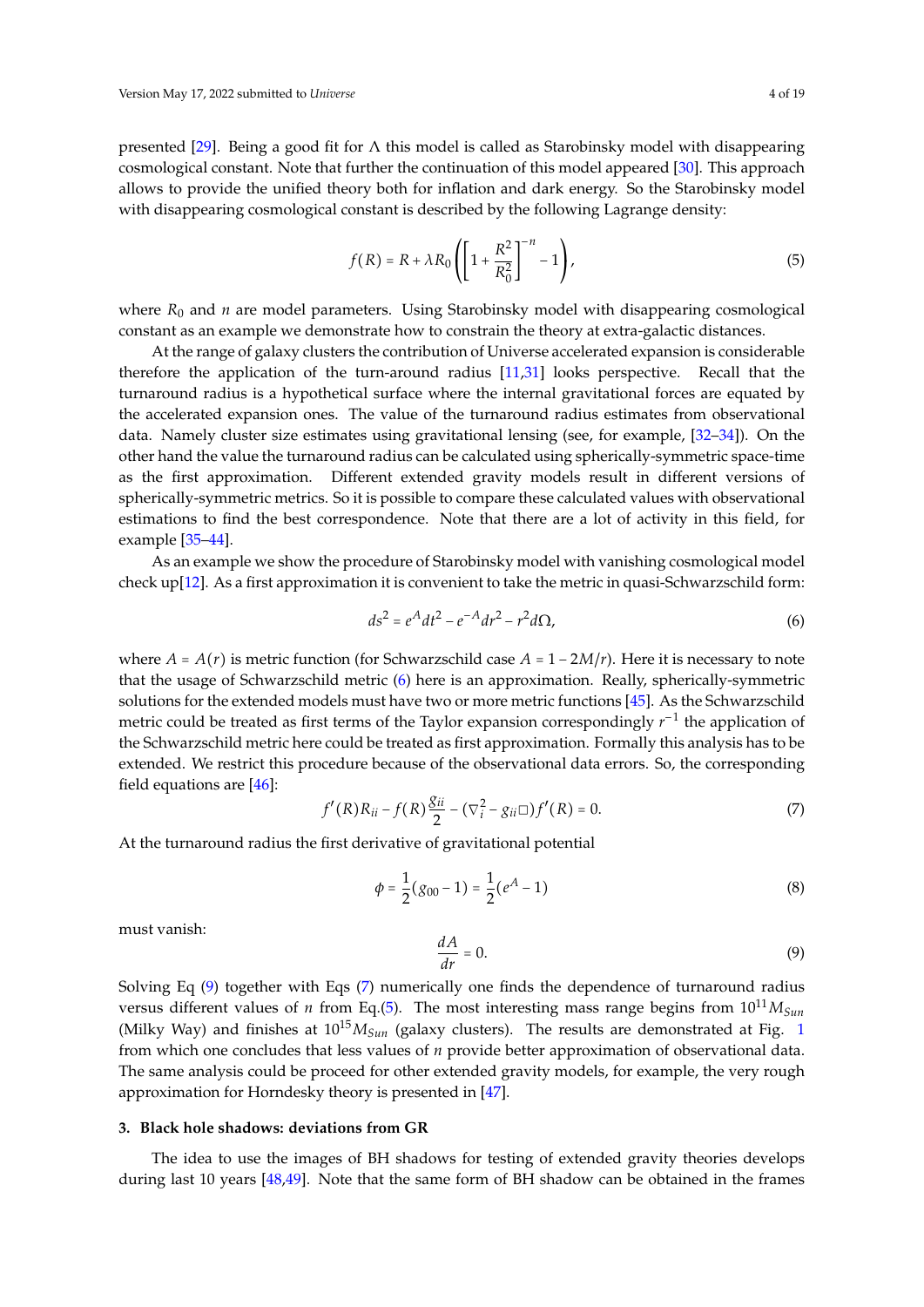<span id="page-4-0"></span>

**Figure 1.** The theoretical and observational assumptions for the dependence of the turnaround radius value upon the mass of the galaxy cluster. The solid line corresponds to GR. Dots show these values for Starobinsky model with  $n = 1$  and  $n = 2$ . Triangles show the real data from [\[32](#page-15-19)[–34\]](#page-15-20). Reproduced from [\[12\]](#page-14-12)

of different gravity theories. As usually GR solutions (as the simplest ones) are taken as the first approximation. Note that there are a lot of activity in this field, for example [\[50](#page-16-6)[–63\]](#page-16-7). So, a non-rotating non-charged (Schwarzschild) BH (in the Planck system of units *<sup>G</sup>* <sup>=</sup> *<sup>c</sup>* <sup>=</sup> ̵*<sup>h</sup>* <sup>=</sup> 1) is described by the following metric:

<span id="page-4-2"></span>
$$
ds^{2} = -A(r)dt^{2} + B(r)dr^{2} + r^{2}(d\theta^{2} + \sin^{2}\theta d\phi^{2}),
$$
\n(10)

where

<span id="page-4-1"></span>
$$
A(r) = B(r)^{-1} = 1 - \frac{2M}{r},
$$
\n(11)

*M* is the mass of the BH. If the electromagnetic field (or new physics contribution) is taken into account, the Reissner-Nordstrom metric appears to be valid:

$$
A(r) = B(r)^{-1} = 1 - \frac{2M}{r} + \frac{Q^2}{r^2},
$$
\n(12)

where *Q* is the electric or tidal charge. The rotation can be included with the help of the Newman-Janis algorithm[\[64\]](#page-17-0). Applying it to [11](#page-4-1) one results in the Kerr-Newman metric in the form:

$$
ds^{2} = -\left(1 - \frac{2m(r)r}{\rho^{2}}\right)dt^{2} - \frac{4m(r)ar\sin^{2}\theta}{\rho^{2}}d\phi dt + \frac{\rho^{2}}{\Delta}dr^{2} + \rho^{2}d\theta^{2} + \left(r^{2} + a^{2} + \frac{2m(r)a^{2}r\sin^{2}\theta}{\rho^{2}}\right)\sin^{2}\theta d\phi^{2},
$$
\n(13)

where

$$
\rho^2 = r^2 + a^2 \cos^2 \theta, \n\Delta(r) = r^2 - 2m(r)r + a^2, \nm(r) = M - \frac{Q^2}{2r},
$$
\n(14)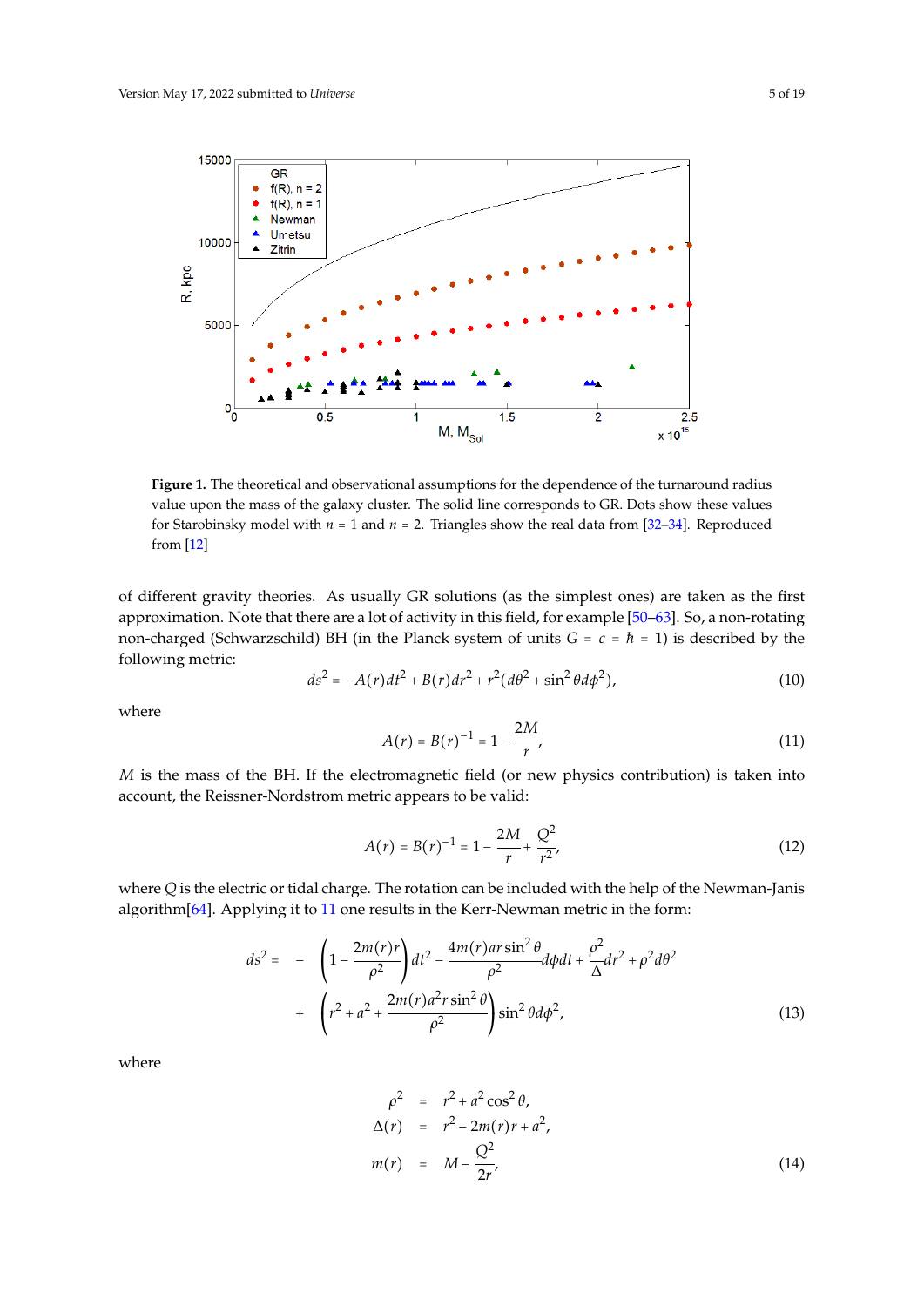*<sup>a</sup>* <sup>=</sup> *<sup>J</sup>*/*<sup>M</sup>* is the BH acceleration and *<sup>J</sup>* is its angular momentum. If *<sup>Q</sup>* <sup>=</sup> 0 one obtains an uncharged rotating BH described by the Kerr metric. For Reissner-Nordstrom metric ( $q \to Q^2$ ) the radius of BH shadow was calculated analytically [\[48\]](#page-16-4) and is equal to

<span id="page-5-0"></span>
$$
D = \sqrt{\frac{(8q^2 - 36q + 27) + \sqrt{(8q^2 - 36q + 27)^2 + 64q^3(1 - q)}}{2(1 - q)}}.
$$
(15)

When *<sup>q</sup>* <sup>&</sup>gt; 1 the object has no horizon and the minimum size of the BH shadow is equal to 4*M*. From [15](#page-5-0) one sees that for *<sup>q</sup>* <sup>&</sup>gt; <sup>9</sup>/8 a photon sphere is absent. For more complicated theories there is impossible to obtain the analytical solution. So the numerical methods must be used.

For the space-time [\(10\)](#page-4-2) in general  $A(r) \neq -B(r)^{-1}$ . Corrections from extended theories can be represented as additional terms of the Taylor series expansion around Schwarzschild metric. Therefore to simulate the shadow one have to study the equations of motion of the photons around the BH. So,

$$
u(r) = \left(\frac{d\hat{r}}{d\phi}\right)^2 = \frac{\hat{r}^4}{D^2 A(\hat{r})B(\hat{r})} - \frac{\hat{r}^2}{B(\hat{r})},\tag{16}
$$

where  $D = L/E$  is the aiming parameter of the photon beam. The edge of the shadow corresponds to the transition of light particles to an unstable orbit. The conditions of this transition are:

<span id="page-5-1"></span>
$$
u(r) = 0, \quad \frac{du(r)}{dr} = 0, \quad \frac{d^2u(r)}{d^2r} > 0
$$
 (17)

The size of the shadow is defined by the the maximal solution of Eqs  $(17)$ . The accounting of  $1/r^{-3}$ correction allows to cover the wider range of shadow sizes. For example it becomes possible to study BH shadow with the size less than 4*M* [\[65,](#page-17-1)[66\]](#page-17-2). Moreover the objects with a horizon but without the photon sphere become being well described. This is a BH without a shadow appearing in the models with beyond Reissner-Nordstrom metrics.

It is important to note that many theories predict the existence of BH shadows with the same size. To determine the theory type additional tests of the BH potential are required. They are, for example, strong gravitational lensing of bright objects around the BH, the last stable orbit of the accretion disk, the distribution of background intensity from ionised plasma around the BH, ... Earlier [\[65,](#page-17-1)[66\]](#page-17-2) we estimated the accuracy value that is enough to constrain extended theory in BH non-rotating case. For strong gravitational lensing this accuracy is about  $10^3$  times less than the angular size of the BH is required. For the background intensity the necessary accuracy is also  $\approx 10^3$  times less than the its maximum value.

One of the ways to include rotation is to apply the Newman-Janis algorithm  $[67]$ . The usage of *m*(*r*) term allows to incorporate various models. Generically for the corrections established as Taylor series the procedure is the following:

$$
m(r) = M - \frac{q}{2r} - \frac{C_3}{2r^2} - \dots - \frac{C_n}{2r^{n-1}} - \dots
$$
 (18)

Therefore the coordinates of the shadow edge  $[\alpha, \beta]$  on the image plane are:

$$
\alpha = \frac{\xi_{-}}{\sin \theta_{i}},
$$
  

$$
\beta = \pm \sqrt{\eta_{-} + (a - \xi_{-})^2 - \left(a \sin \theta_{i} - \frac{\xi_{-}}{\sin \theta_{i}}\right)^2},
$$
 (19)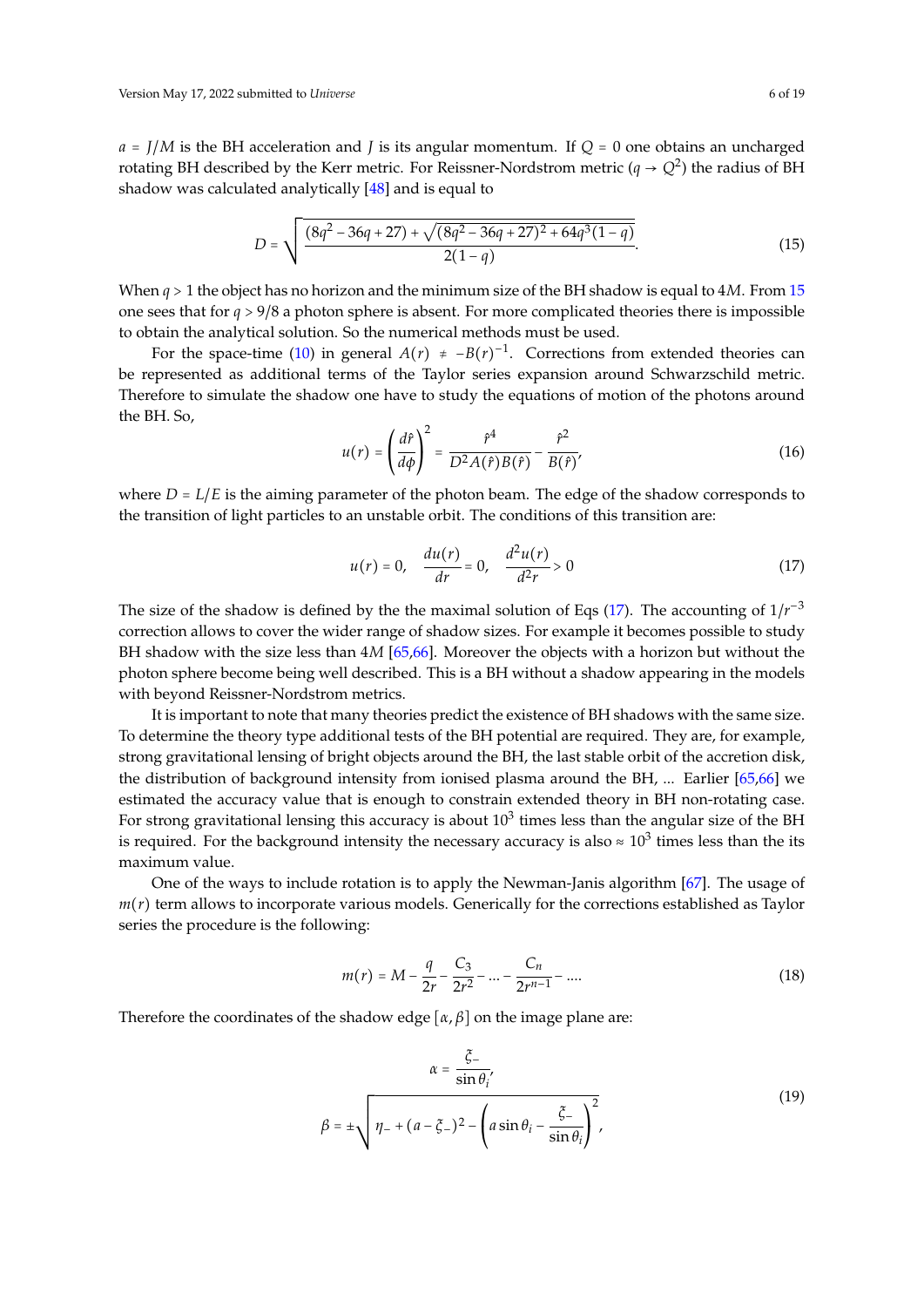where  $\theta_i$  is the angle of inclination of the BH rotation axis,

$$
\xi_{-} = \frac{4r_0^2 \xi_A - (r_0^2 + a^2)\xi_B}{a\xi_C},
$$
\n
$$
\eta_{-} = \frac{r_0^3[\eta_A a^2 - r_0 \eta_B^2]}{a^2 \eta_C^2},
$$
\n(20)

$$
\zeta_A = M - \frac{q}{2r_0} - \frac{C_3}{2r_0^2} - \dots - \frac{C_n}{2r_0^{n-1}} - \dots,
$$
\n
$$
\zeta_B = r_0 + M + \frac{C_3}{2r_0^2} + \dots + \frac{(n-2)C_n}{2r_0^{n-1}} + \dots,
$$
\n
$$
\zeta_C = r_0 - M - \frac{C_3}{2r_0^2} - \dots - \frac{(n-2)C_n}{2r_0^{n-1}} - \dots,
$$
\n
$$
\eta_A = 4M - \frac{4q}{r_0} - \frac{6C_3}{r_0^2} - \dots - \frac{2nC_n}{r_0^{n-1}} - \dots,
$$
\n
$$
\eta_B = r_0 - 3M + \frac{2q}{r_0} + \frac{5C_3}{2r_0^2} + \dots
$$
\n
$$
+\frac{(n+2)C_n}{2r_0^{n-1}} + \dots,
$$
\n
$$
\eta_C = r_0 - M - \frac{C_3}{2r_0^2} - \dots - \frac{(n-2)C_n}{2r_0^{n-1}} - \dots,
$$

For the corrections in the form of Taylor expansion the accuracy was estimated earlier [\[68\]](#page-17-4) where the shapes of BH shadows with the same size have been compared. The deviation of the shape from the Kerr BH one reaches 2% of the shadow size (Fig[.2\)](#page-7-1) for the expansions up to  $r^{-3}$ , strong rotation with  $a = 0.9$  and for  $q$  and  $C_3$  comparable with *M* (for example,  $q = 0.17$ ,  $C_3 = -0.5$ ). To constrain rapidly rotating BH the accuracy an order of magnitude better is required. This is about hundred times louder than the size of the shadow.

As a result: in order to test gravity theories one needs the resolution being hundreds times better than was reached in[\[13\]](#page-15-0). The current radio telescopes are already used in one big web. So the next step to improve the resolution is to use space telescopes.

#### <span id="page-6-0"></span>**4. Gravitational wave astronomy: deviations from GR**

One of the most well-famous results in experimental astronomy is the registration of gravitational waves[\[69\]](#page-17-5). From the mathematical point of view the gravitational wave is a solution of GR and the existing experimental results completely correspond to it. The LIGO collaboration continues to collect data [\[16\]](#page-15-3) on neutron stars and black holes mergers [\[17\]](#page-15-4). The most interesting event for our aims is GW170817 [\[70\]](#page-17-6) when two neutron stars merged not far from us. Thanks to this the direction to the source was discovered. So the corresponding electromagnetic signal was also registered [\[71\]](#page-17-7). The time delay between gravitational and electromagnetic signals was equal to 1.6 seconds. Such value of time delay puts a strong limitation on graviton mass [\[6\]](#page-14-6). Therefore it makes a great cutoff for the models of massive gravity. Based on this data graviton mass appears to be less than 10−22*eV*. Hence, the difference between the speeds of light and gravitational wave could not be more than  $1 + 10^{-16}$ . Such a restriction excludes a big set of models with massive graviton (and, therefore, models where it could appear). After GW170817 such models as quartic/quintic galileons, models Fab Four (for additional clarifications see [\[72\]](#page-17-8)), some Degenerated Higher Order Scalar Tensor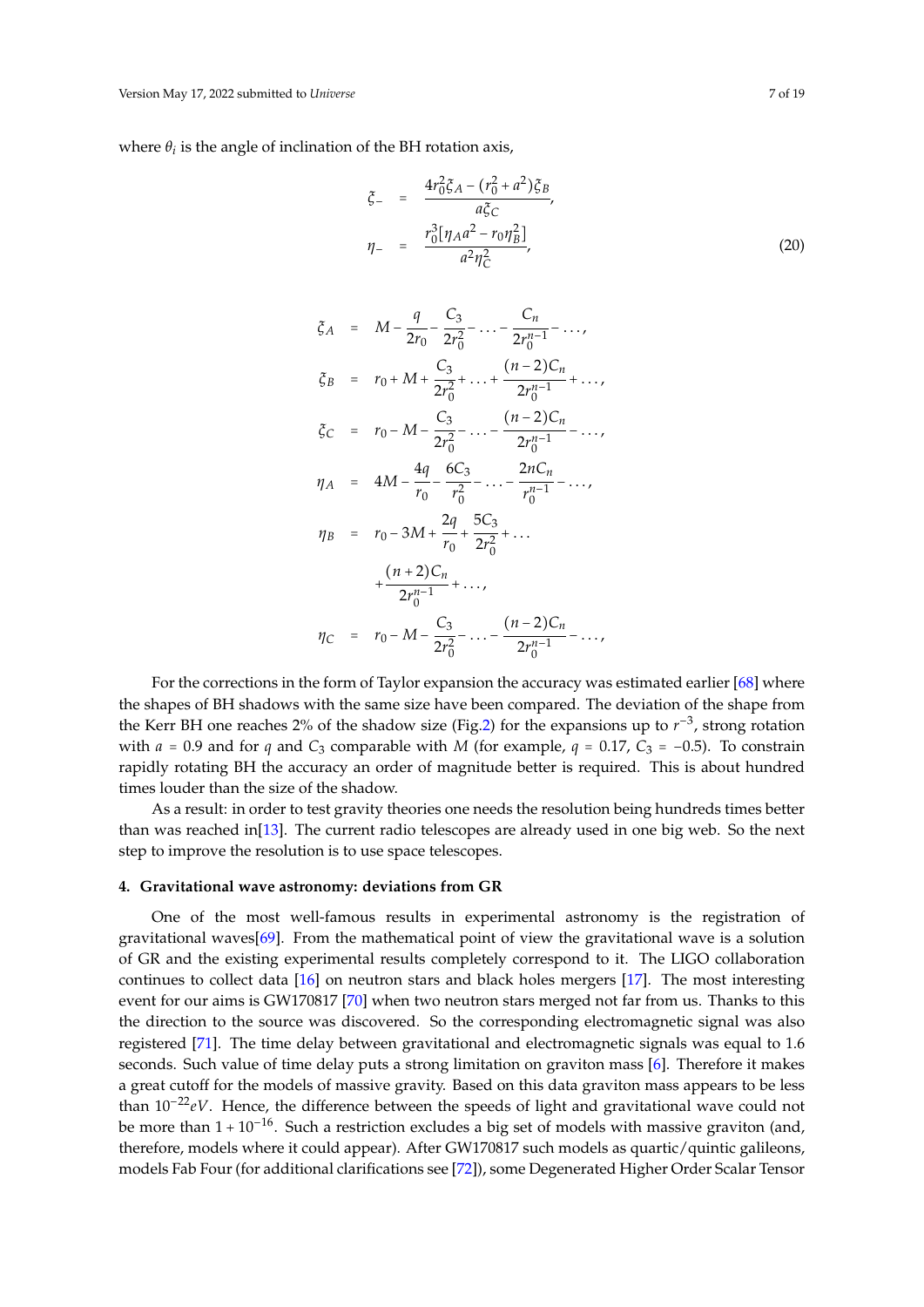<span id="page-7-1"></span>

**Figure 2.** Black holes with the spin equal to  $a = 0.9$  and the following parameters: dashed line corresponds to  $q = 0.17$ ,  $C_3 = -0.5$ , solid one corresponds to  $q = 0$ ,  $C_3 = 0$ . The rotation axis is directed along the *β* one, the inclination angle is equal to  $\theta_i = -\pi/2$ . Reproduced from [\[68\]](#page-17-4)

(DHOST) models with  $A_1 \neq 0$  and many others appeared to be excluded [\[6,](#page-14-6)[7\]](#page-14-7). Horndesky models (as general version of scalar-tensor gravity with second order field equations  $[3,4]$  $[3,4]$ ) being for a long time the top candidate for dark energy and dark matter explanations after GW170817 are restricted as  $G_{4,X}$  = 0,  $G_5$  = *const* [\[6\]](#page-14-6). Therefore to follow GW170817 limit a new set of models namely beyond Horndesky was developed. There are such theories as derivative conformal models, models with disformal tuning and DHOST models with with  $A_1 = 0$  and so on [\[6,](#page-14-6)[7\]](#page-14-7). Of course, more simple theories as Brans-Dicke and *f* (*R*) models remain in use. Finally each viable gravitational model must pass the gravitational wave astronomy tests (including LIGO-VIRGO last runs).

Note that the subject of how gravitational wave astronomy could constrain extended gravity models is much more wide. We restrict our consideration with GW170817 test as it seems to be most intriguing. One can extend the discussion, for example, by the notes on the forms of gravitational wave solutions in different models and the number of polarisation modes.

#### <span id="page-7-0"></span>**5. Binary pulsars: deviations from GR**

Any discussion on astronomical tests would be incomplete without mentioning of the most accurate astrophysical data set: pulsar timing [\[18\]](#page-15-5). The most accurate data is provided by PSR-1913+16 [\[19\]](#page-15-6). The key idea remains the same: to reproduce all Post-Keplerian parameters using the specific extended gravity model. Then one has to find the model which covers the observational results better[\[21\]](#page-15-8). Note that in binary pulsars one deals with the gravitational field much stronger than in Solar system. It lies closer to the one discussed in the previous section. Thanks to the stability of the pulse signal one can extract the orbital motion dynamics and gravitational waves emission contributions. There are a lot of activity in this field, for example [\[6](#page-14-6)[,9,](#page-14-9)[73,](#page-17-9)[74\]](#page-17-10).

Following [\[20](#page-15-7)[,75](#page-17-11)[,76\]](#page-17-12) we start from the famous timing formula:

$$
t_B - t_0 = D^{-1} \bigg[ T + \Delta_R(T, \dot{\omega}, \dot{P}_b, \delta_r, \delta_\theta) + \Delta_E(T, \gamma) + \Delta_S(T, r, s) + \Delta_A(T, A, B) \bigg],
$$
(21)

where  $t<sub>B</sub>$  is time of arrival of an impulse at the barycenter of the solar system,  $t<sub>0</sub>$  is observable time of impulse arriving, *D* is the Doppler factor, *T* is the time of impulse emission,  $(\Delta_R, \Delta_E, \Delta_S)$ and ∆*A*) are the propagation delays due to "Roemer", "Einstein", "Shapiro" (see, in addition, [\[77\]](#page-17-13))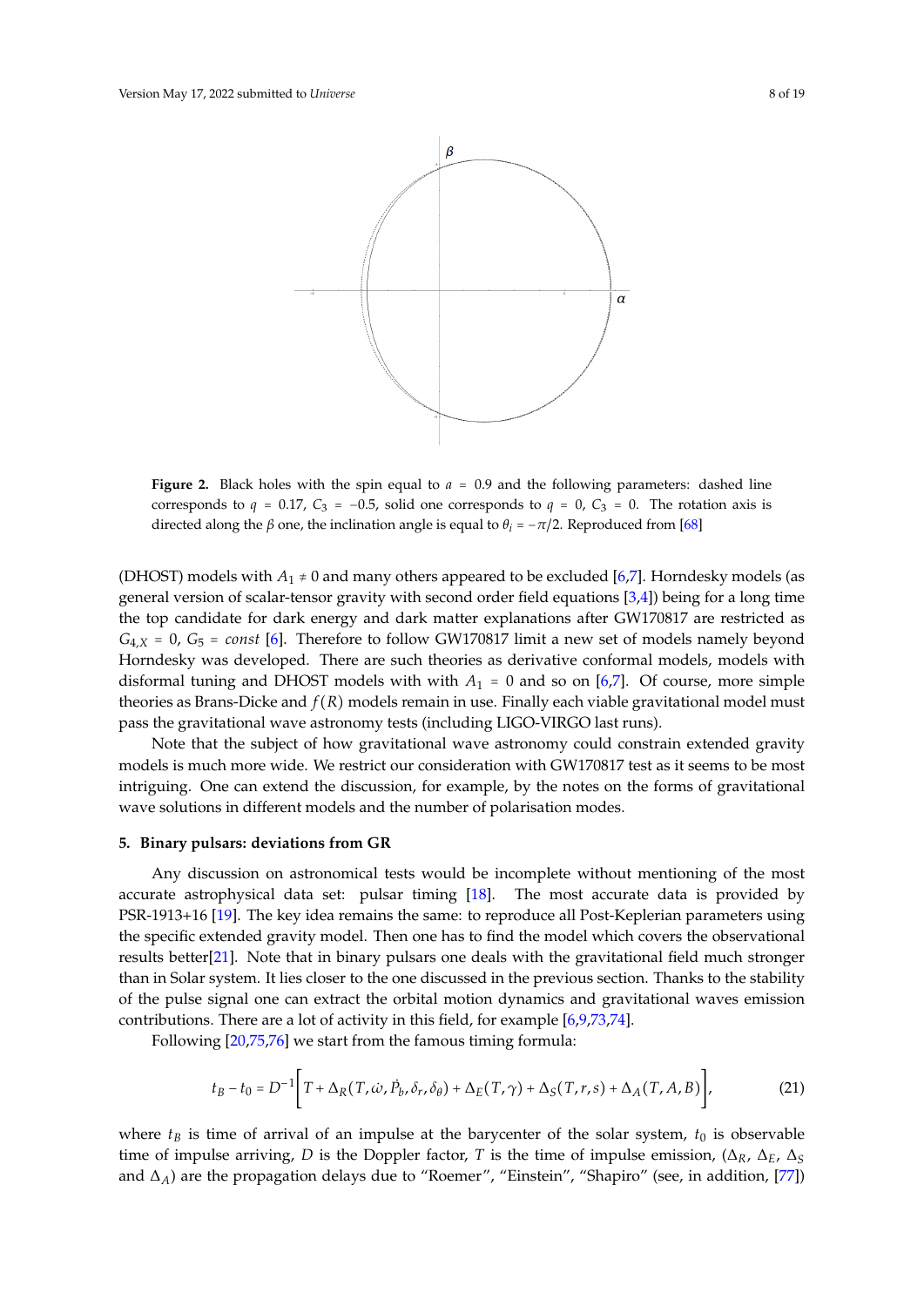and "aberattion" effects respectively. These delays depend upon the parametrized keplerian and post-keplerian (PPK) parameters (*ω*, *P<sup>b</sup>* , *δr* , *δ<sup>θ</sup>* , *γ*, *r*, *s*, *A*, *B*) are periastron longitude, pulsar orbital period and its first derivative, two parameters of orbit deformation, Einstein delay, two parameters of Shapiro delay, two aberration parameters. The strategy of these values calculation is presented in lots of papers following the original Damour & Taylor ones. It is important to emphasis that these PPK parameters are calculated using metric decomposition and power series. Hence the result for each model is unique. The ideas to constrain extended gravity models were developed [\[78\]](#page-17-14) and it was shown that GR ideally passes through  $(\dot{P}_b - \dot{\omega} - \gamma)$  test if the existence of gravitational waves is taken into account.

Let's concentrate on  $\dot{P}_B$  version. In [\[21\]](#page-15-8) its form was calculated for the general version of scalar-tensor gravity, i.e. Horndesky model. So, the  $P_b^{th}/P_B^{GR}$  relation where  $P_b^{th}$  is the first derivative of the orbital period for the theory under consideration and  $P_B^{\dot{G}R}$  is the same value for GR can be established as:

<span id="page-8-0"></span>
$$
\frac{\dot{P}_{b}^{th}}{\dot{P}_{b}^{GR}} = \frac{g_{12}^{\frac{2}{3}}}{G^{\frac{5}{3}}G_{4(0,0)}} \left\{ 1 + \frac{5G_{4(1,0)}c_{\varphi}}{48} \left( \frac{P_{b}c^{3}}{2\pi mG_{12}} \right)^{\frac{2}{3}} \times \left[ A_{d}^{2} + \frac{2\mu}{c^{2}} A_{d} \bar{A}_{d} \left( \frac{4\pi^{2}}{P_{b}^{2}mG_{12}} \right)^{\frac{1}{3}} \right] \left( 1 - \frac{m_{\varphi}^{2}c^{2}P_{b}^{2}}{4\pi^{2}} \right)^{\frac{3}{2}} + \frac{G_{4(1,0)}c_{\varphi}}{3} A_{\varphi}^{2} \left( 1 - \frac{m_{\varphi}^{2}c^{2}P_{b}^{2}}{16\pi^{2}} \right)^{\frac{5}{2}} - \frac{G_{4(1,0)}c_{\varphi}}{96} A_{d} A_{o} \left( 1 - \frac{m_{\varphi}^{2}c^{2}P_{b}^{2}}{4\pi^{2}} \right)^{\frac{5}{2}} \right\},
$$
\n(22)

where  $\dot{P}_b^{GR}$  is:

$$
\dot{P}_b^{GR} = -\frac{192\pi\mu}{5c^5 m} \left(\frac{2\pi Gm}{P_b}\right)^{\frac{5}{3}},\tag{23}
$$

 $G(i, j)$  are the part of Horndesky model [\[3,](#page-14-3)[4\]](#page-14-4) and  $P_b$  is the standard expression for the orbital period. Based on Eq. [\(22\)](#page-8-0) and using the real data from *PSR J*1738 + 0333 one can calculate constraints on different extended gravity models. So the key formula allowing to calculate the limitations on the considered model is

<span id="page-8-1"></span>
$$
\left| \frac{\dot{P}_b^{th}}{\dot{P}_b^{GR}} - \frac{\dot{P}_b^{obs}}{\dot{P}_b^{GR}} \right| \le 2\sigma,\tag{24}
$$

where  $\sigma$  is the observational uncertainty and  $\dot{P}_b^{obs}/\dot{P}_b^{GR}$  is the observational quantity at 95% confidence level.

The first example is massive scalar-tensor gravity. Substituting its specific values and PSR J1738+0333 data to the Eq.  $(24)$  one obtains that

$$
\left| \frac{\mathcal{G}_{12}^{\frac{2}{3}}}{G^{\frac{5}{3}} G_{4(0,0)}} \left[ 1 + \frac{5c_{\varphi}}{12} \left( \frac{P_b c^3}{2\pi m \mathcal{G}_{12}} \right)^{\frac{2}{3}} \left( 1 - \frac{m_{\varphi}^2 c^2 P_b^2}{4\pi^2} \right)^{\frac{3}{2}} \times \left( \frac{G_{4(0,0)}^2 (s_{NS} - s_{WD})^2}{G_{4(1,0)} \phi_0^2} \right) \right] - 0.93 \right| \le 0.26. \tag{25}
$$

Here *sNS* is sensitivity of neutron star and *sWD* is the sensitivity of white dwarf. So one obtains the upper boundary for the scalar field mass *mϕ*:

$$
m_{\varphi} < 7 \times 10^{-15} \, \text{(cm}^{-1}).\tag{26}
$$

The second example is hybrid metric-Palatini f(R) gravity. This model is developed as a mixture of metric and Palatini formalisms. The aim is to use the approach providing the best theoretical description in the considered range. For example the hybrid f(R)-gravity describes the accelerated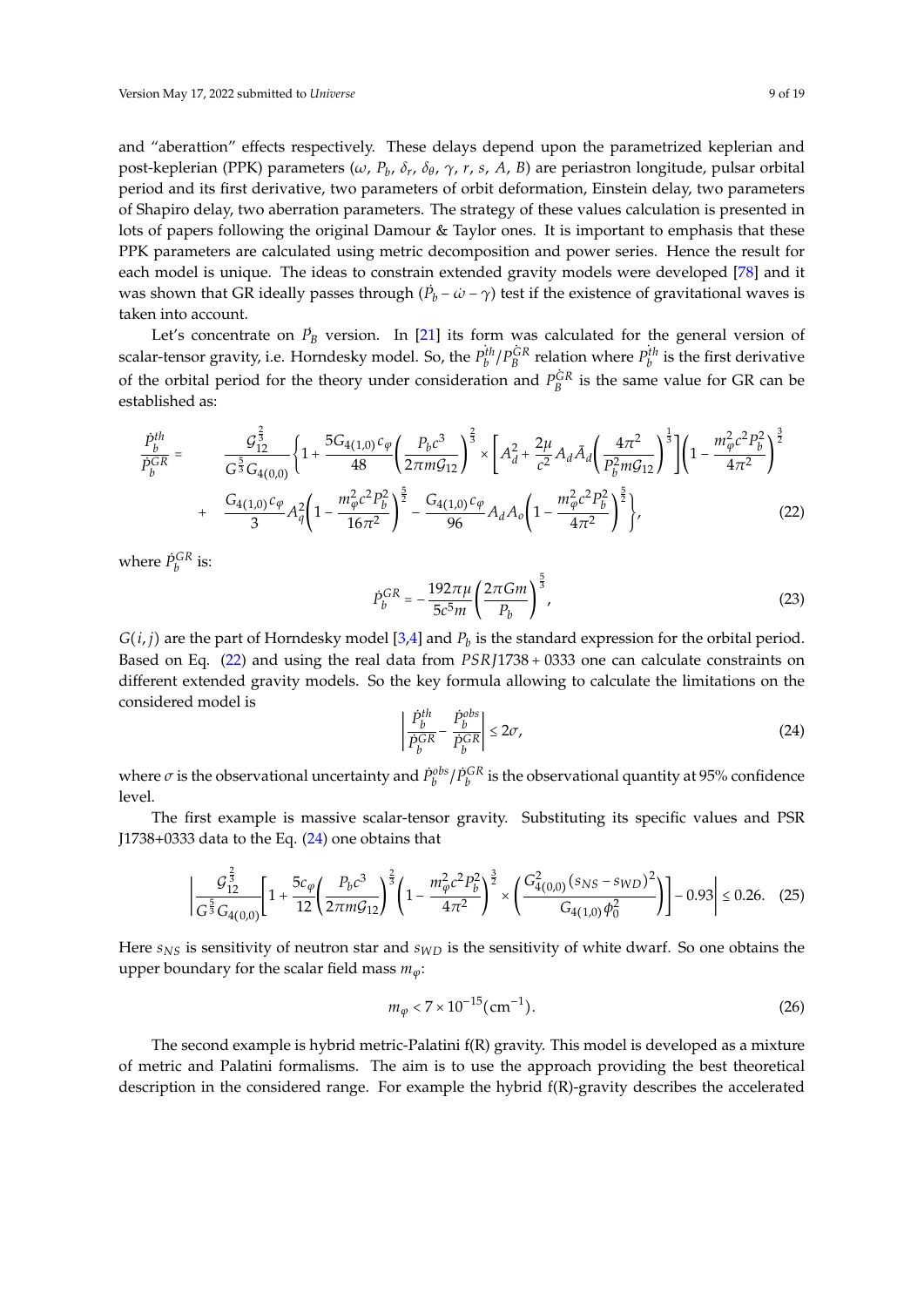Universe expansion without introducing of new degrees of freedom. Using the set of transfer parameters [\[21\]](#page-15-8) one obtains that

$$
0.67 \le \frac{1}{\left(1+\phi_0\right)^{\frac{5}{3}}} \left(1 - \frac{5\phi_0}{18} \left(1 - 3 \times 10^{27} m_\varphi^2\right)\right) \le 1,\tag{27}
$$

where the dependence of the scalar field mass upon scalar field background value for PSR J1738+0333 can be taken from [\[21\]](#page-15-8). So the combined restrictions from *γPPN* and system PSR J1738+0333 are:

$$
\phi_0 \le 0.00004, \quad m_\varphi \le 1.4 \times 10^{-14} \, \text{(cm}^{-1}).\tag{28}
$$

The consideration could be extended [\[79\]](#page-17-15) to constrain other theories.

#### <span id="page-9-0"></span>**6. Solar system: Newtonian limit and deviations from it**

Solar System contains a set of small parameters. They are, for example, Newtonian potential, matter velocity relatively the mass centre, ... So, these values could be used as expansion parameters to consider the Taylor expansion of the metric. The standardised expansion represent PPN with the coefficients measured experimentally. We shall not discuss PPN formalism in detail as there are a lot of beautiful reviews (see, for example, [\[80\]](#page-17-16)) and textbooks ([\[22\]](#page-15-9)). Here we show the usage of PPN to constrain the hybrid metric-Palatini gravity.

The hybrid metric-Palatini  $f(R)$ -gravity is a part of  $f(R)$ -theories [\[2](#page-14-2)[,81\]](#page-17-17). Indeed there are two ways to obtain field equations: the metric one and the Palatini one. In the metric approach the metric *gµν* is treated as the unique dynamical variable. The Palatini method supposes the Riemann curvature tensor as independent upon the metric and dependent only upon connection. So, variations with respect to the metric and the connection become independent. Both gravity models, i.e. metric one and Palatini one cause problems. The metric f(R)-gravity in general case does not pass the standard Solar System tests [\[82](#page-17-18)[–84\]](#page-17-19). Palatini f(R) models contain microscopic matter instabilities [\[85](#page-17-20)[,86\]](#page-17-21). In order to cancel these pathologies in both metric and Palatini formulations the hybrid metric-Palatini f(R)-gravity was developed [\[87,](#page-17-22)[88\]](#page-17-23). This model combines the GR Lagrangian and the  $f(\mathfrak{R})$ -term constructed by the Palatini formalism. Therefore, all results obtained in the frames of GR are covered by the *R* part and  $f(\mathfrak{R})$  part is responsible for unexplained gravitational phenomena.

Further the hybrid  $f(R)$ -gravity can be established as a scalar-tensor theory [\[87](#page-17-22)[,88\]](#page-17-23). If the appearing scalar field would be light enough it could modify the cosmological and galactic dynamics to cover unexplained phenomena leaving the Solar System unaffected. So it appears to be possible to provide a test of the hybrid f(R)-theory in the weak-field limit using the modified PPN formalism.

We start from the action [\[23](#page-15-10)[,87](#page-17-22)[,88\]](#page-17-23)

$$
S = \frac{c^4}{2k^2} \int d^4x \sqrt{-g} [R + f(\Re)] + S_m,
$$
 (29)

where *c* is the speed of light,  $k^2 = 8\pi G$ , *R* and  $\mathfrak{R} = g^{\mu\nu}\mathfrak{R}_{\mu\nu}$  are the metric and Palatini curvatures respectively, *g* is the metric determinant,  $S_m$  is the matter action. The Palatini curvature  $\Re$  is considered depending upon  $g_{\mu\nu}$  and the independent connection  $\hat{\Gamma}^{\alpha}_{\mu\nu}$ :

$$
\mathfrak{R} = g^{\mu\nu} \mathfrak{R}_{\mu\nu} = g^{\mu\nu} \left( \hat{\Gamma}^{\alpha}_{\mu\nu,\alpha} - \hat{\Gamma}^{\alpha}_{\mu\alpha,\nu} + \hat{\Gamma}^{\alpha}_{\alpha\lambda} \hat{\Gamma}^{\lambda}_{\mu\nu} - \hat{\Gamma}^{\alpha}_{\mu\lambda} \hat{\Gamma}^{\lambda}_{\alpha\nu} \right).
$$
 (30)

The discussed model allows the scalar-tensor representation in the Jordan frame in the form

$$
S = \frac{c^4}{2k^2} \int d^4x \sqrt{-g} \left[ (1+\phi)R + \frac{3}{2\phi} \partial_\mu \phi \partial^\mu \phi - V(\phi) \right] + S_m,
$$
 (31)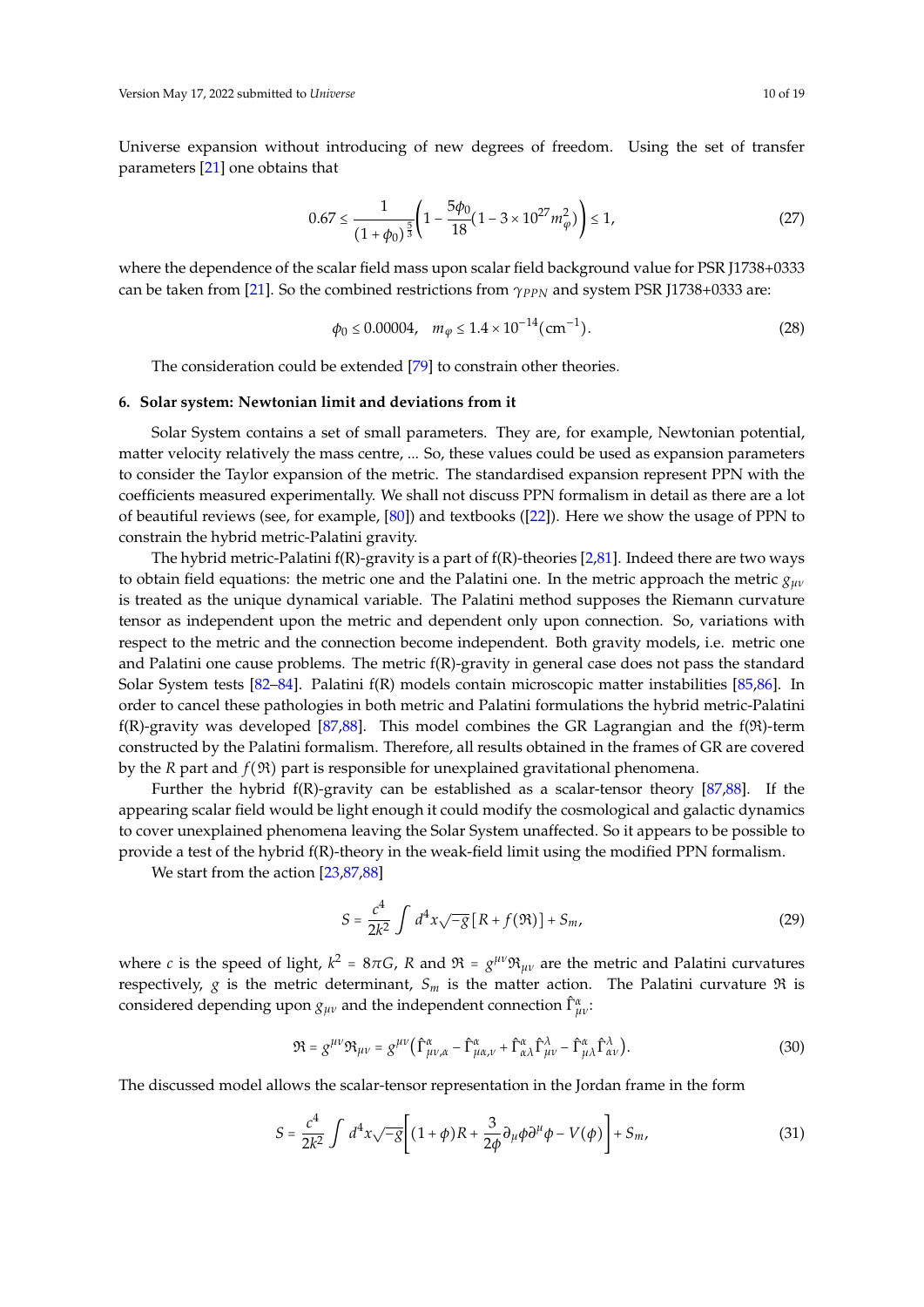where  $\phi$  is a scalar field and  $V(\phi)$  is its potential. The following field equations are:

$$
(1+\phi)R_{\mu\nu} = \frac{k^2}{c^4} \left( T_{\mu\nu} - \frac{1}{2} g_{\mu\nu} T \right) + \frac{1}{2} g_{\mu\nu} \left[ V(\phi) + \nabla_\alpha \nabla^\alpha \phi \right] + \nabla_\mu \nabla_\nu \phi - \frac{3}{2\phi} \partial_\mu \phi \partial_\nu \phi, \tag{32}
$$

$$
\nabla_{\mu}\nabla^{\mu}\phi - \frac{1}{2\phi}\partial_{\mu}\phi\partial^{\mu}\phi - \frac{\phi[2V(\phi) - (1+\phi)V_{\phi}]}{3} = -\frac{k^2}{3c^4}\phi T.
$$
 (33)

Here it is necessary to note that the scalar field is dynamical in the hybrid f(R)-gravity. So, there are no microscopic instabilities associated with in pure Palatini models.

We start from expanding of the scalar  $\phi$  and the tensor  $g_{\mu\nu}$  fields as

$$
\phi = \phi_0 + \varphi, \qquad g_{\mu\nu} = \eta_{\mu\nu} + h_{\mu\nu}, \tag{34}
$$

where  $\phi_0$  is the field asymptotic value,  $\eta_{\mu\nu}$  is the Minkowski space-time,  $h_{\mu\nu}$  and  $\varphi$  are the small perturbations of tensor and scalar fields respectively. In general  $\phi_0$  depends upon time. This dependence can be neglected if one deals with short period associated with the observational time in comparison with cosmological time scale. So, we treat  $\phi_0$  as a constant.

The PPN operates with the following orders of metric and field [\[22\]](#page-15-9):

$$
h_{00} \sim O(2) + O(4), \nh_{0j} \sim O(3), \nh_{ij} \sim O(2) \varphi \sim O(2) + O(4).
$$

Further, the Taylor expansion for the scalar potential  $V(\phi)$  around the background value  $\phi_0$  has the form:

$$
V(\phi) = V_0 + V'\varphi + \frac{V''\varphi^2}{2!} + \frac{V'''\varphi^3}{3!}.
$$
 (35)

The stress-energy tensor for point-mass gravitational systems is defined as

<span id="page-10-0"></span>
$$
T^{\mu\nu} = \frac{c}{\sqrt{-g}} \sum_{a} m_a \frac{u^{\mu} u^{\nu}}{u^0} \delta^3(\vec{r} - \vec{r}_a), \tag{36}
$$

where  $m_a$  is the mass of the *a*-th particle,  $\vec{r}_a$  is its radius-vector,  $u^{\mu} = dx^{\mu}_a/d\tau_a$  is its four-velocity,  $d\tau = \sqrt{-ds^2/c}$ ,  $ds^2 = g_{\mu\nu}dx^{\mu}dx^{\nu}$  is an interval,  $u_{\mu}u^{\mu} = -c^2$ , and  $\delta^3(\vec{r} - \vec{r}_a(t))$  is the 3D Dirac delta function. In the PPN approximation these components [\(36\)](#page-10-0) and the trace *T* have the following form:

$$
T_{00} = c^2 \sum_{a} m_a \delta^3 (\vec{r} - \vec{r}_a) \left[ 1 - \frac{3}{2} h_{00} + \frac{1}{2} \frac{v_a^2}{c^2} - \frac{1}{2} h \right],
$$
 (37)

$$
T_{0i} = -c \sum_{a} m_a v_a^i \delta^3 (\vec{r} - \vec{r}_a), \qquad (38)
$$

$$
T_{ij} = \sum_{a} m_a v_a^i v_a^j \delta^3 (\vec{r} - \vec{r}_a), \qquad (39)
$$

$$
T = -c^2 \sum_{a} m_a \delta^3 (\vec{r} - \vec{r}_a) \left[ 1 - \frac{1}{2} h_{00} - \frac{1}{2} \frac{v_a^2}{c^2} - \frac{1}{2} h \right],
$$
(40)

where  $v_a$  is the velocity of the *a*-th particle. At next step one uses the Nutku gauge conditions [\[89\]](#page-17-24):

$$
h_{\beta,\alpha}^{\alpha} - \frac{1}{2} \delta_{\beta}^{\alpha} h_{\mu,\alpha}^{\mu} = \frac{\varphi_{,\beta}}{1 + \varphi_0}.
$$
 (41)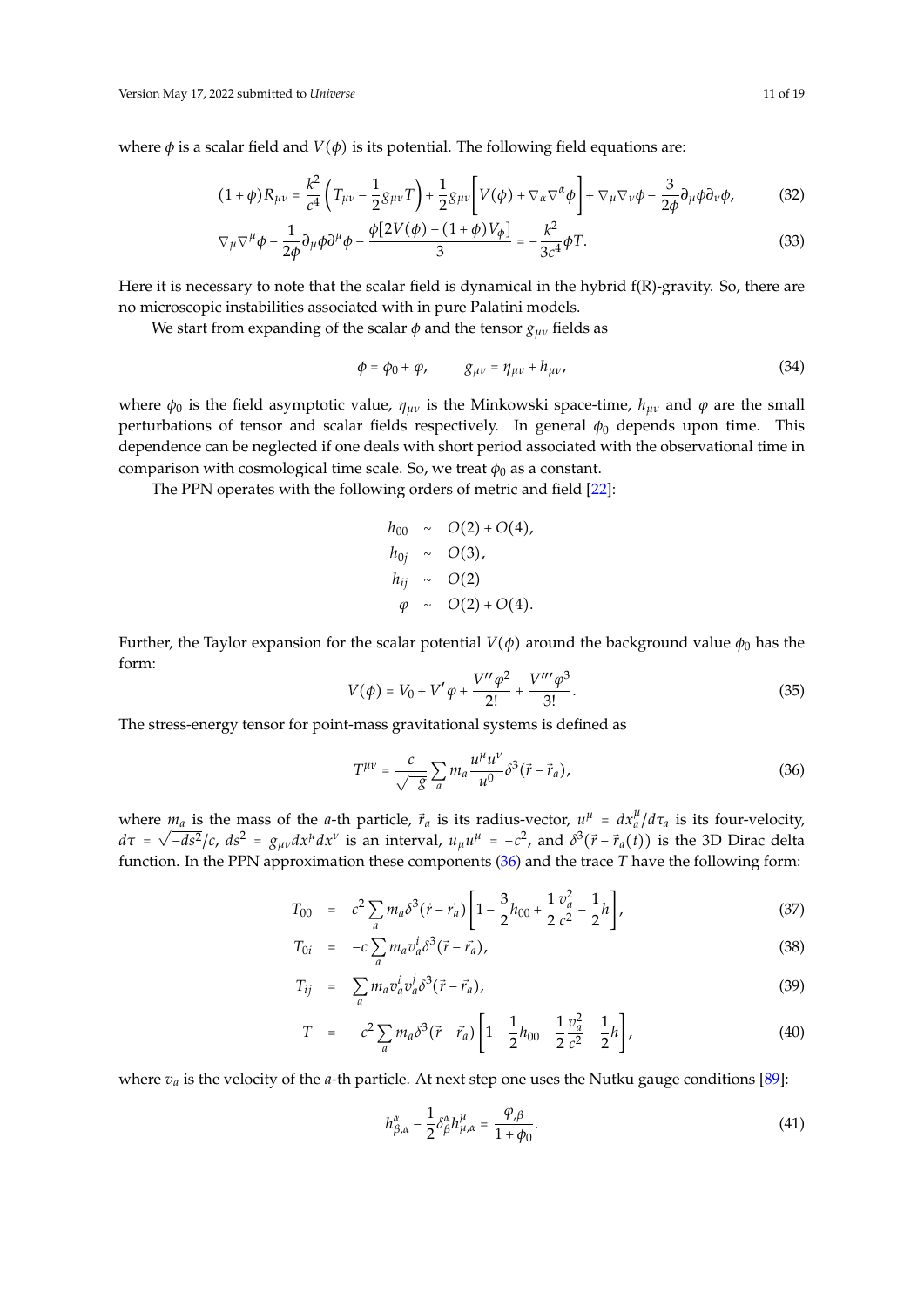Version May 17, 2022 submitted to *Universe* 12 of 19

After solving the correspondent field equations [\[23\]](#page-15-10) and assuming that the main contribution comes from the Sun one obtains (here we restrict ourselves by the second order expressions because of their length) the solution for  $h_{00}^{(2)}$ :

$$
h_{00}^{(2)} = \frac{k^2}{4\pi (1 + \phi_0)c^2} \frac{M}{r} \left(1 - \frac{\phi_0}{3} \exp[-m_\varphi r]\right) + \frac{V_0}{1 + \phi_0} \frac{r^2}{6},\tag{42}
$$

where *M* is the Solar mass. Here  $V_0/(\phi_0 + 1)$  represents the  $\Lambda$  term negligible in Solar System scales. In the same way

$$
h_{ij}^{(2)} = \frac{\delta_{ij}k^2}{4\pi(1+\phi_0)c^2} \frac{M}{r} \left(1 + \frac{\phi_0}{3} \exp[-m_\varphi r]\right) - \delta_{ij} \frac{V_0}{1+\phi_0} \frac{r^2}{6}.
$$
 (43)

After comparing the result expressions with the general point-mass form introduced by K. Nordtvedt the expression for effective PPN parameter  $\gamma^{\rm eff}$  can be expressed as

<span id="page-11-1"></span>
$$
\gamma^{\rm eff} = \frac{1 + \phi_0 \exp[-m_{\varphi}r]/3}{1 - \phi_0 \exp[-m_{\varphi}r]/3}.
$$
\n(44)

Taking the Eq. [\(44\)](#page-11-1) in a case of a light scalar field  $m_\phi r \ll 1$  and using the experimental values of PPN parameters one constrains  $\phi_0$  as

$$
-8 \times 10^{-5} < \phi_0 < 7 \times 10^{-5} \tag{45}
$$

from the  $\gamma^{\rm exp}$  at the 2 $\sigma$  confidence level.

## <span id="page-11-0"></span>**7. Large Hadron Collider: Constraints at TeV Scale**

The last possibility to constrain extended gravity models that we discuss is the usage of high energy physics data. Following [\[26\]](#page-15-13) we intend to demonstrate how one could constrain extended gravity model at the quantum gravity regime using LHC data.

We have no experimental data on matter properties at Planckian scale now. From the theoretical considerations it seems that the combination of Quantum Mechanics and GR may lead to a more complicated structure of space–time at short distances. So a new fundamental value as minimal length appears. Following the logic of Quantum Mechanic with uncertainty relation one concludes that it is impossible to measure distances with a precision better than the Planck length  $l_p = \sqrt{\hbar G/c^3}$ where *h* is the Planck constant, *G* is gravitational constant and *c* is the speed of light in vacuum. Using the LHC data it appears possible to show that the scale of non-locality could actually be much larger that *lP*.

Earlier it was shown that GR coupled to a quantum field theory causes non-local effects in scalar field theories [\[90\]](#page-17-25). Here we explore such a model with matter including spinor and vector fields. Firstly it is necessary to calculate a complete set of non-local effective operators at order *NG*<sup>2</sup> where  $N = N_s + 3N_f + 12N_V$ ,  $N_s$ ,  $N_f$  and  $N_V$  denote the number of scalar, spinor, and vector fields respectively. After one could obtain a possibility to constrain the scale of space-time non-locality with the help of recent data from the LHC. So following [\[26\]](#page-15-13) we start from perturbative linearized GR coupled to matter fields. Note that perturbative unitarity can be broken below the reduced Planck mass but it can be recovered by the accurate resummation of a series of graviton vacuum polarization diagrams in the large *N* limit. The key feature of this large *N* resummation is following. If one could keep *NG* small, therefore the obtained graviton propagator ( $\mu$  is the renormalization scale)

<span id="page-11-2"></span>
$$
iD^{\alpha\beta,\mu\nu}(q^2) = \frac{i(L^{\alpha\mu}L^{\beta\nu} + L^{\alpha\nu}L^{\beta\mu} - L^{\alpha\beta}L^{\mu\nu})}{2q^2\left(1 - \frac{NGq^2}{120\pi}\log\left(-\frac{q^2}{\mu^2}\right)\right)},
$$
(46)

includes some of the non-perturbative effects of quantum gravity. There are additional poles beyond the usual one at  $q^2 = 0$ . These complex poles are a sign of strong interactions and the mass and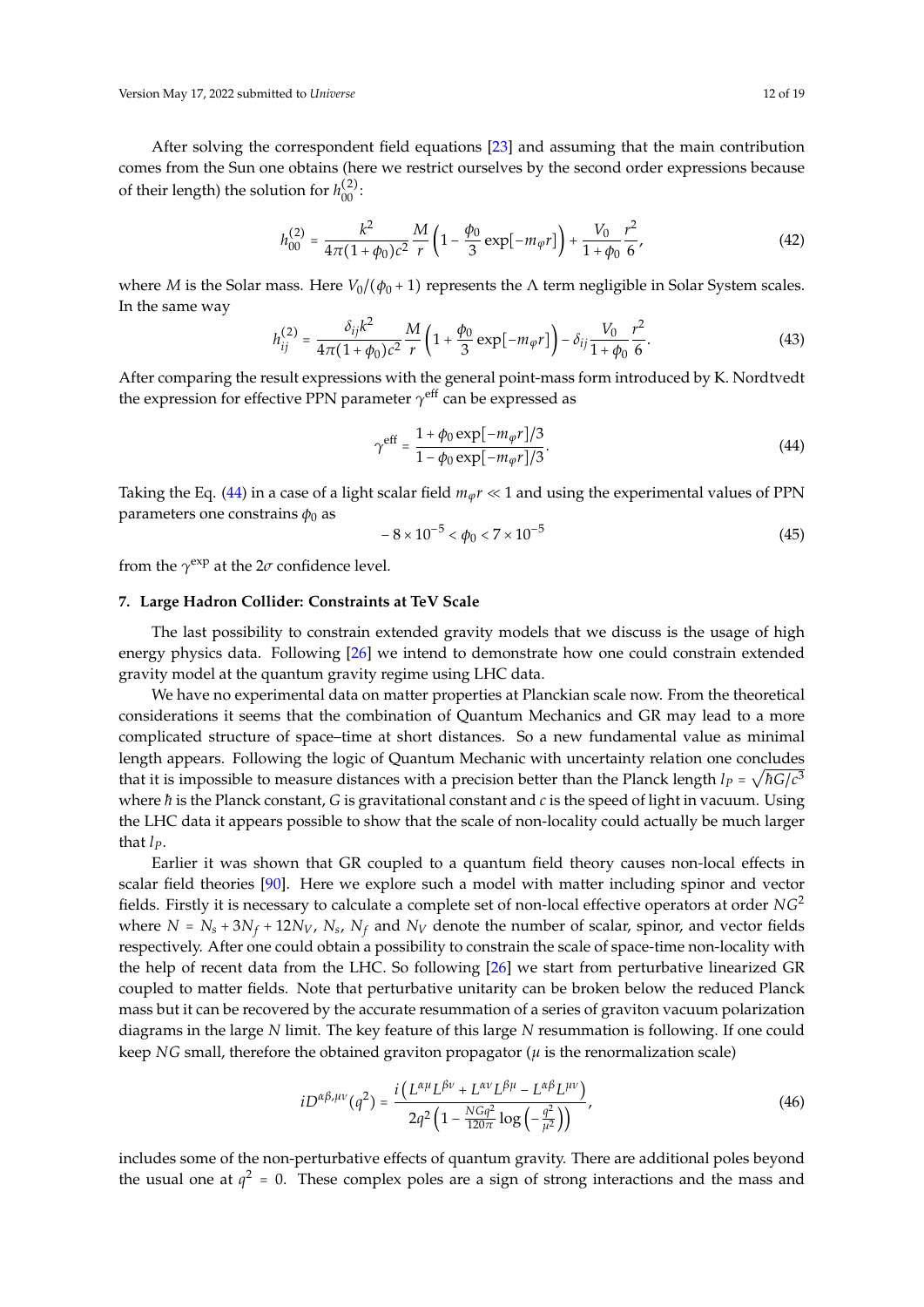width of these objects can be calculated. These poles being complex could have an incorrect sign between mass and width. Therefore this pole could be associated with a particle propagating backwards in time leading to violation of causality. With the help of the in-in formalism [\[91,](#page-17-26)[92\]](#page-17-27) the causality restores. As a consequence non-local effects at the scale  $(120\pi/GN)^{1/2}$  arise. So the scale of non-locality grows. It becomes larger than *l<sup>P</sup>* if there are many fields in the matter sector (*N* is large).

Earlier [\[90\]](#page-17-25) it was demonstrated that the resummation of graviton propagator in Eq. [\(46\)](#page-11-2) leads to non-local effects in scalar field theories at the range of  $(120\pi/GN)^{1/2}$ . Such consideration should be extended to spinor and vector fields. Considering a model with an arbitrary number of scalar, spinor and vector fields one has to calculate their two-by-two scattering gravitational amplitudes taking into account the dressed graviton propagator [\(46\)](#page-11-2). Next the leading order (*G* <sup>2</sup>*N*) term should be extracted to present the results in terms of effective operators.

The stress-energy tensors for the different field species with spins 0, 1/2 and 1 are taken in the form [\[26\]](#page-15-13)

$$
T^{\mu\nu}_{\text{scalar}} = \partial^{\mu} \phi \, \partial^{\nu} \phi - \eta^{\mu\nu} L_{\text{scalar}} \,, \tag{47}
$$

$$
T^{\mu\nu}_{\text{fermion}} = \frac{i}{4} \bar{\psi} \gamma^{\mu} \nabla^{\nu} \psi + \frac{i}{4} \bar{\psi} \gamma^{\nu} \nabla^{\mu} \psi - \frac{i}{4} \nabla^{\mu} \bar{\psi} \gamma^{\nu} \psi - \frac{i}{4} \nabla^{\nu} \bar{\psi} \gamma^{\mu} \psi - \eta^{\mu\nu} L_{\text{fermion}} \,, \tag{48}
$$

$$
T_{\text{vector}}^{\mu\nu} = -F^{\mu\sigma}F_{\sigma}^{\nu} + m^2A^{\mu}A^{\nu} - \eta^{\mu\nu}L_{\text{vector}}\,,\tag{49}
$$

where the free field matter Lagrangians are:

$$
L_{\text{scalar}} = \frac{1}{2} (\partial \phi)^2 - \frac{1}{2} m^2 \phi^2 , \qquad (50)
$$

$$
L_{\text{fermion}} = \frac{i}{2} \bar{\psi} \gamma^{\sigma} \nabla_{\sigma} \psi - \frac{i}{2} \nabla_{\sigma} \bar{\psi} \gamma^{\sigma} \psi - m \bar{\psi} \psi , \qquad (51)
$$

$$
L_{\text{vector}} = -\frac{1}{4}F^2 + \frac{1}{2}m^2A^2 \,. \tag{52}
$$

The non-local operators at order  $NG^2$  with scalar field look like $^1$ :

$$
O_{\text{scalar},1} = \frac{NG^2}{30\pi} \partial_\mu \phi \partial_\nu \phi \ln \left( \frac{\Box}{\mu^2} \right) \partial^\mu \phi' \partial^\nu \phi',
$$

The non-local operators with spinor fields are

$$
O_{\text{fermion},1} = \frac{NG^2}{60\pi} \left( \frac{i}{2} \bar{\psi} \gamma^{\mu} \nabla^{\nu} \psi - \frac{i}{2} \nabla^{\mu} \bar{\psi} \gamma^{\nu} \psi \right) \left( \delta^{\alpha}_{\mu} \delta^{\beta}_{\nu} + \delta^{\beta}_{\mu} \delta^{\alpha}_{\nu} \right) \ln \left( \frac{\Box}{\mu^2} \right) \left( \frac{i}{2} \bar{\psi}' \gamma^{\alpha} \nabla^{\beta} \psi' - \frac{i}{2} \nabla^{\alpha} \bar{\psi}' \gamma^{\beta} \psi' \right),
$$

The non-local operators involving vector fields only are:

$$
O_{\text{vector},1} = \frac{NG^2}{30\pi} \left( F^{\mu\sigma} F_{\nu\sigma} - m^2 A^{\mu} A_{\nu} \right) \ln \left( \frac{\Box}{\mu^2} \right) \left( F^{\prime\mu\rho} F^{\prime}_{\nu\rho} - m^{\prime 2} A^{\prime}_{\mu} A^{\prime\nu} \right),
$$

 $1$  because of their length we present only one operator in each group, the other ones have the same structure, the complete set can be taken from [\[26\]](#page-15-13)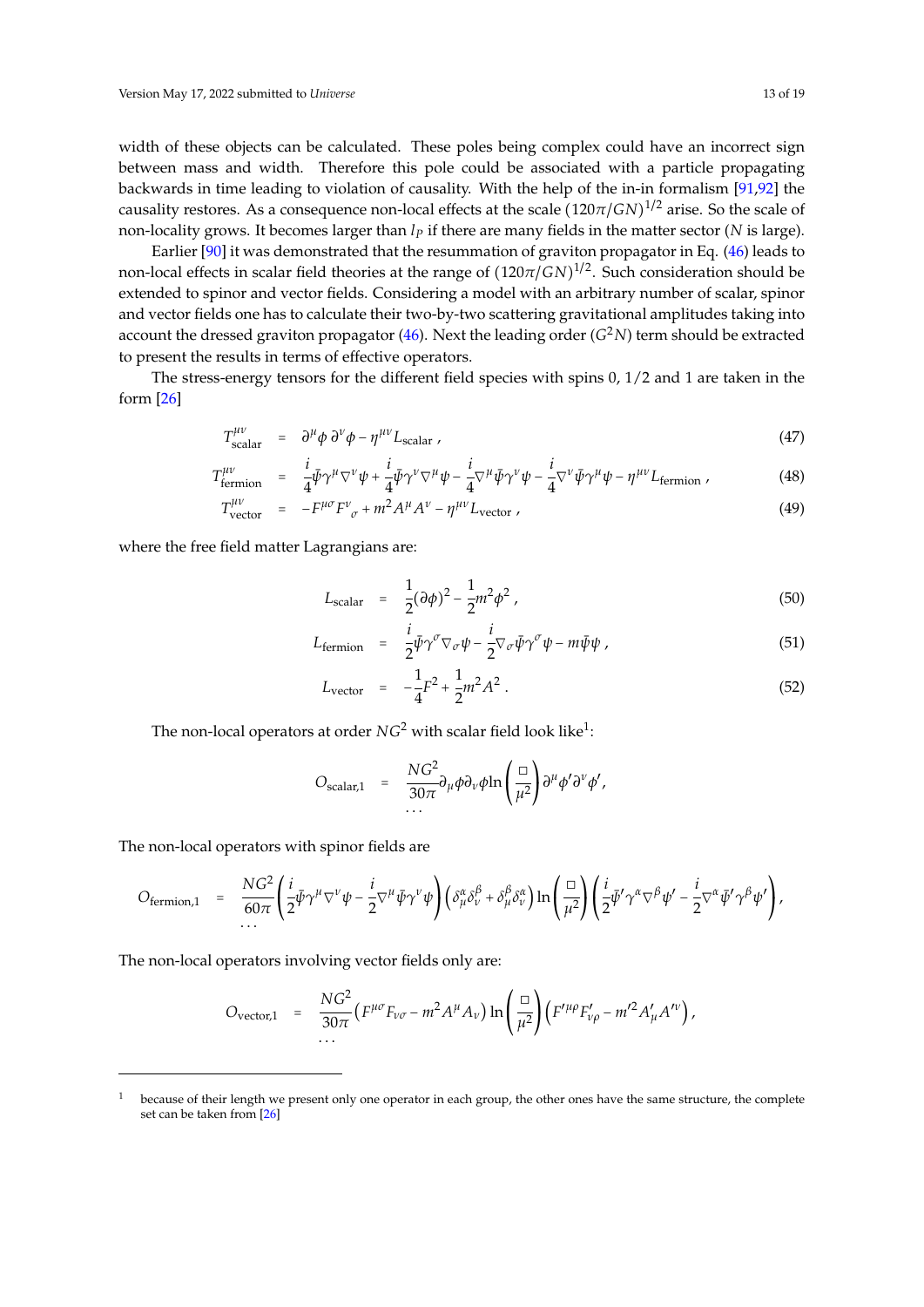The non-local operators involving amplitudes with scalar and vector fields only are given by

$$
O_{\text{scalar-vector},1} = -\frac{NG^2}{30\pi} \partial^{\mu} \phi \partial_{\nu} \phi \ln \left( \frac{\Box}{\mu^2} \right) \left( F_{\mu\sigma} F^{\nu\sigma} - m_A^2 A_{\mu} A^{\nu} \right),
$$

The non-local operators involving amplitudes with scalar and spinor fields only are:

$$
O_{\text{scalar-fermion,1}} = \frac{NG^2}{30\pi} \partial_\mu \phi \partial_\nu \phi \ln \left( \frac{\Box}{\mu^2} \right) \left( \frac{i}{2} \bar{\psi} \gamma^\mu \nabla^\nu \psi - \frac{i}{2} \nabla^\mu \bar{\psi} \gamma^\nu \psi \right),
$$

The non-local operators involving amplitudes with spinor and vector fields only are:

$$
O_{\text{vector-fermion},1} = -\frac{NG^2}{30\pi} \left( \frac{i}{2} \bar{\psi} \gamma^{\mu} \nabla^{\nu} \psi - \frac{i}{2} \nabla^{\mu} \bar{\psi} \gamma^{\nu} \psi \right) \ln \left( \frac{\Box}{\mu^2} \right) \left( F_{\mu\sigma} F_{\nu}^{\ \sigma} - m_A^2 A_{\mu} A_{\sigma} \right),
$$

The given effective operators contain non-local part in the form of  $\ln(\Box/\mu^2)$  term in the matter sector. Its extension corresponds to the minimal length that can be tested. So the space-time is smeared on distances shorter than  $M_{\star} = M_P \sqrt{120 \pi/N}$  which corresponds to the energy of the complex pole. Therefore there is no correct definition of the space-time on distances smaller than  $1/M_{\star}$ . Note that the non-local effects in the four-fermion interactions can be constrained using LHC data. The ATLAS collaboration looked for four-fermion contact interactions at  $\sqrt{s}$  = 8 TeV and obtained lower limits on the scale on the lepton-lepton-quark-quark contact interaction Λ between 15.4 TeV and 26.3 TeV [\[93\]](#page-18-0). The conservative approach suggests to identify the scale generated with the derivatives in the four-fermion operators with the centre of mass energy of the proton-proton collision. Therefore the conservative bound could be taken as  $N < 5 \times 10^{61}$  on the number of light fields in a hidden sector. As a result the scale  $M_{\star}$  (a character value of space-time non-locality) appears to be larger than  $3 \times 10^{-11}$ GeV.

## <span id="page-13-0"></span>**8. Conclusions**

We briefly review the set of possibilities to constrain extended gravity models at different space-time and energy scales. The key idea is to apply modern astrophysical and high energy physics data starting from big scales and to do down along the scale paying attention on common feathers of all mentioned items. It is importantly to note that we briefly discuss a set in a unified way, to help one to study carefully each item references to corresponding reviews are provided.

First possibility occurs at the scales of galaxy clusters where the contribution of accelerated expansion (dark energy) becomes considerable. We focused on the turn-around radius usage. Extended gravity models has different spherically-symmetric metrics so one obtains the possibility to compare the calculated values with observational ones to find the best correspondence. We showed that for Starobinsky model with the vanishing cosmological constant less values of parameter *n* provide better approximation for the observational data. For Horndesky model the upper limit on effective cosmological constant value is  $\Lambda_{eff}$  <  $1.6 \cdot 10^{-48}$  $m^{-2}$  [\[47\]](#page-16-3).

The next possibility to check the predictions of extended gravity models comes from shadows of black holes (BH). As we show in order to test gravity theories one needs to increase the resolution for 2 orders of magnitude than was reached in [\[13\]](#page-15-0).

The next possibility comes from gravitational wave astronomy. We mentioned that Horndesky models after GW170817 were restricted as *<sup>G</sup>*4,*<sup>X</sup>* <sup>=</sup> 0, *<sup>G</sup>*<sup>5</sup> <sup>=</sup> *const* so beyond Horndesky models began active developing. Note that such theories as derivative conformal models, models with disformal tuning and DHOST models with with  $A_1 = 0$  remain valid.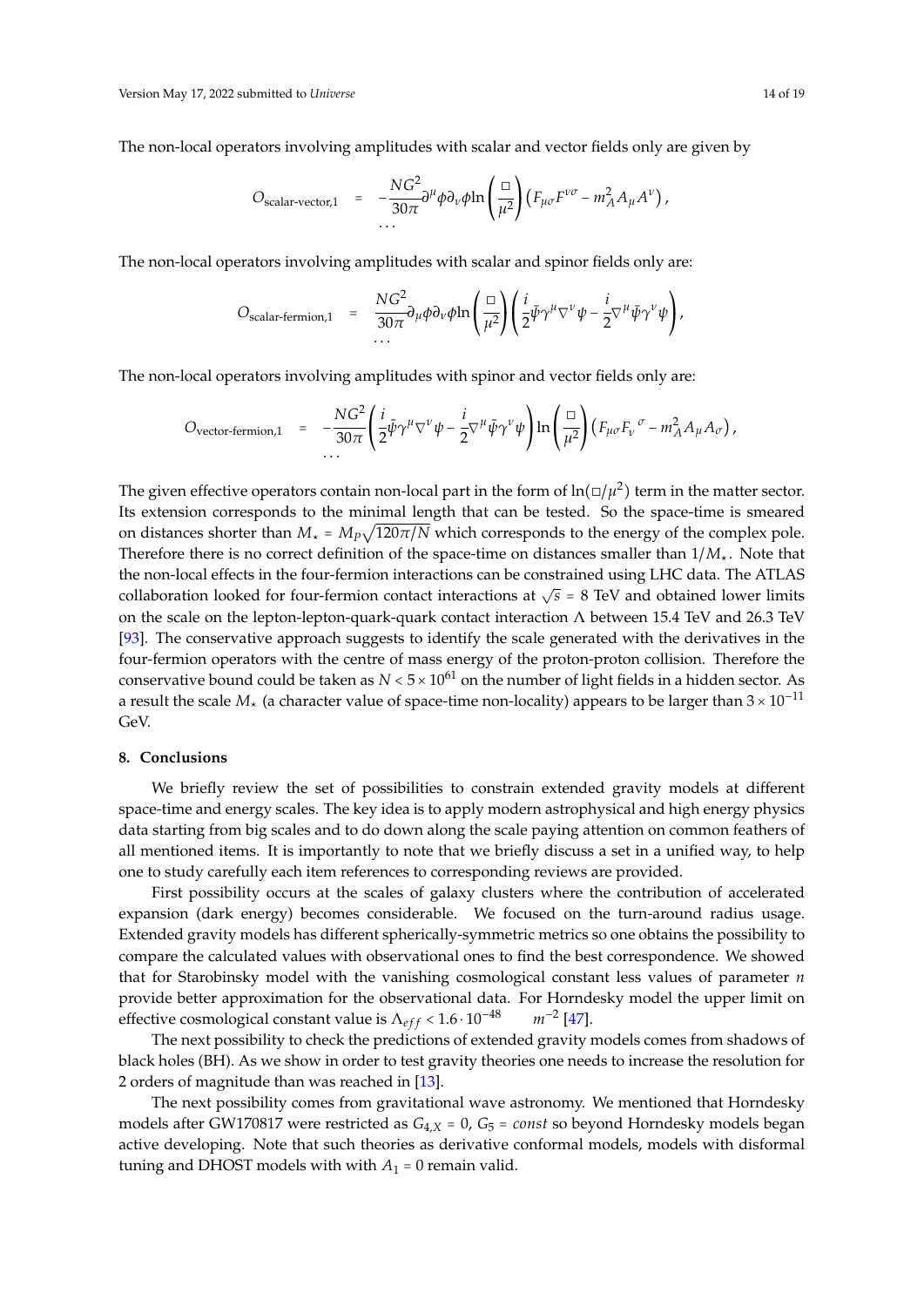The next possibility is given by the most accurate data in astronomy: pulsar timing, especially for PSR-1913+16. For massive scalar-tensor gravity one obtains the upper boundary for the scalar field mass:  $m_\varphi < 7 \times 10^{-15}$  (cm<sup>-1</sup>). For hybrid metric-Palatini f(R) gravity this looks as  $\phi_0 \le 0.00004$ ,  $m_{\varphi} \leq 1.4 \times 10^{-14}$  (cm<sup>-1</sup>).

The next possibility appears at the Solar System scales. For hybrid metric-Palatini f(R) gravity in a case of a light scalar field  $m_\phi r \ll 1$  and using the experimental values of PPN parameters one constrains  $\phi_0$  as  $-8 \times 10^{-5} < \phi_0 < 7 \times 10^{-5}$  from the  $\gamma^{\text{exp}}$  at the 2*σ* confidence level.

The last possibility that we mention here is the idea of gravity constraining using high energy physics data from Large Hadron Collider (LHC). Here it is interesting to use ATLAS data for four-fermion contact interactions at  $\sqrt{s}$  = 8 TeV and obtained lower limits on the scale on the lepton-lepton-quark-quark contact interaction  $\Lambda$  between 15.4 TeV and 26.3 TeV. Therefore the scale  $M_{\star}$  (a character value of space-time non-locality) appears to be larger than  $3 \times 10^{-11}$  GeV.

Of course, this list is far from being complete and only few examples were demonstrated. As the accurateness of experiments and observations continues to grow new possibilities could arise in the near future.

## <span id="page-14-0"></span>**9. Acknowledgements**

The paper represents the extended version of the lecture presented by SA at XXII International Meeting "Physical Interpretations of Relativity Theory-2021" (July 5-9, 2021) held in Bauman Moscow State Technical University.

This research has been supported by the Interdisciplinary Scientific and Educational School of Moscow University "Fundamental and Applied Space Research".

**Conflicts of Interest:** The authors declare no conflict of interest.

# **References**

- <span id="page-14-1"></span>1. Capozziello, S.; De Laurentis, M. Extended Theories of Gravity. *Phys. Rept.* **2011**, *509*, 167–321, [\[arXiv:gr-qc/1108.6266\].](http://xxx.lanl.gov/abs/1108.6266)
- <span id="page-14-2"></span>2. De Felice, A.; Tsujikawa, S. f(R) theories. *Living Rev. Rel.* **2010**, *13*, 3, [\[arXiv:gr-qc/1002.4928\].](http://xxx.lanl.gov/abs/1002.4928)
- <span id="page-14-3"></span>3. Horndeski, G.W. Second-order scalar-tensor field equations in a four-dimensional space. *Int. J. Theor. Phys.* **1974**, *10*, 363–384.
- <span id="page-14-4"></span>4. Kobayashi, T. Horndeski theory and beyond: a review. *Rept. Prog. Phys.* **2019**, *82*, 086901, [\[arXiv:gr-qc/1901.07183\].](http://xxx.lanl.gov/abs/1901.07183)
- <span id="page-14-5"></span>5. Abbott, B.P.; others. Gravitational Waves and Gamma-rays from a Binary Neutron Star Merger: GW170817 and GRB 170817A. *Astrophys. J. Lett.* **2017**, *848*, L13, [\[arXiv:astro-ph.HE/1710.05834\].](http://xxx.lanl.gov/abs/1710.05834)
- <span id="page-14-6"></span>6. Ezquiaga, J.M.; Zumalacárregui, M. Dark Energy After GW170817: Dead Ends and the Road Ahead. *Phys. Rev. Lett.* **2017**, *119*, 251304, [\[arXiv:astro-ph.CO/1710.05901\].](http://xxx.lanl.gov/abs/1710.05901)
- <span id="page-14-7"></span>7. Baker, T.; Bellini, E.; Ferreira, P.G.; Lagos, M.; Noller, J.; Sawicki, I. Strong constraints on cosmological gravity from GW170817 and GRB 170817A. *Phys. Rev. Lett.* **2017**, *119*, 251301, [\[arXiv:astro-ph.CO/1710.06394\].](http://xxx.lanl.gov/abs/1710.06394)
- <span id="page-14-8"></span>8. Ageeva, Y.; Petrov, P.; Rubakov, V. Nonsingular cosmological models with strong gravity in the past. *Phys. Rev. D* **2021**, *104*, 063530, [\[arXiv:hep-th/2104.13412\].](http://xxx.lanl.gov/abs/2104.13412)
- <span id="page-14-9"></span>9. Berti, E.; others. Testing General Relativity with Present and Future Astrophysical Observations. *Class. Quant. Grav.* **2015**, *32*, 243001, [\[arXiv:gr-qc/1501.07274\].](http://xxx.lanl.gov/abs/1501.07274)
- <span id="page-14-10"></span>10. Borka, D.; Jovanović, V.B.; Capozziello, S.; Zakharov, A.F.; Jovanović, P. Estimating the Parameters of Extended Gravity Theories with the Schwarzschild Precession of S2 Star. *Universe* **2021**, *7*, 407, [\[arXiv:gr-qc/2111.00578\].](http://xxx.lanl.gov/abs/2111.00578)
- <span id="page-14-11"></span>11. Chernin, A.D.; Emelyanov, N.V.; Karachentsev, I.D. Dark energy domination in the local flow of giant galaxies. *Mon. Not. Roy. Astron. Soc.* **2015**, *449*, 2069–2078, [\[arXiv:astro-ph.CO/1508.03485\].](http://xxx.lanl.gov/abs/1508.03485)
- <span id="page-14-12"></span>12. Alexeyev, S.O.; Latosh, B.N.; Echeistov, V.A. Searching for Constraints on Starobinsky's Model with a Disappearing Cosmological Constant on Galaxy Cluster Scales. *J. Exp. Theor. Phys.* **2017**, *125*, 1083–1089.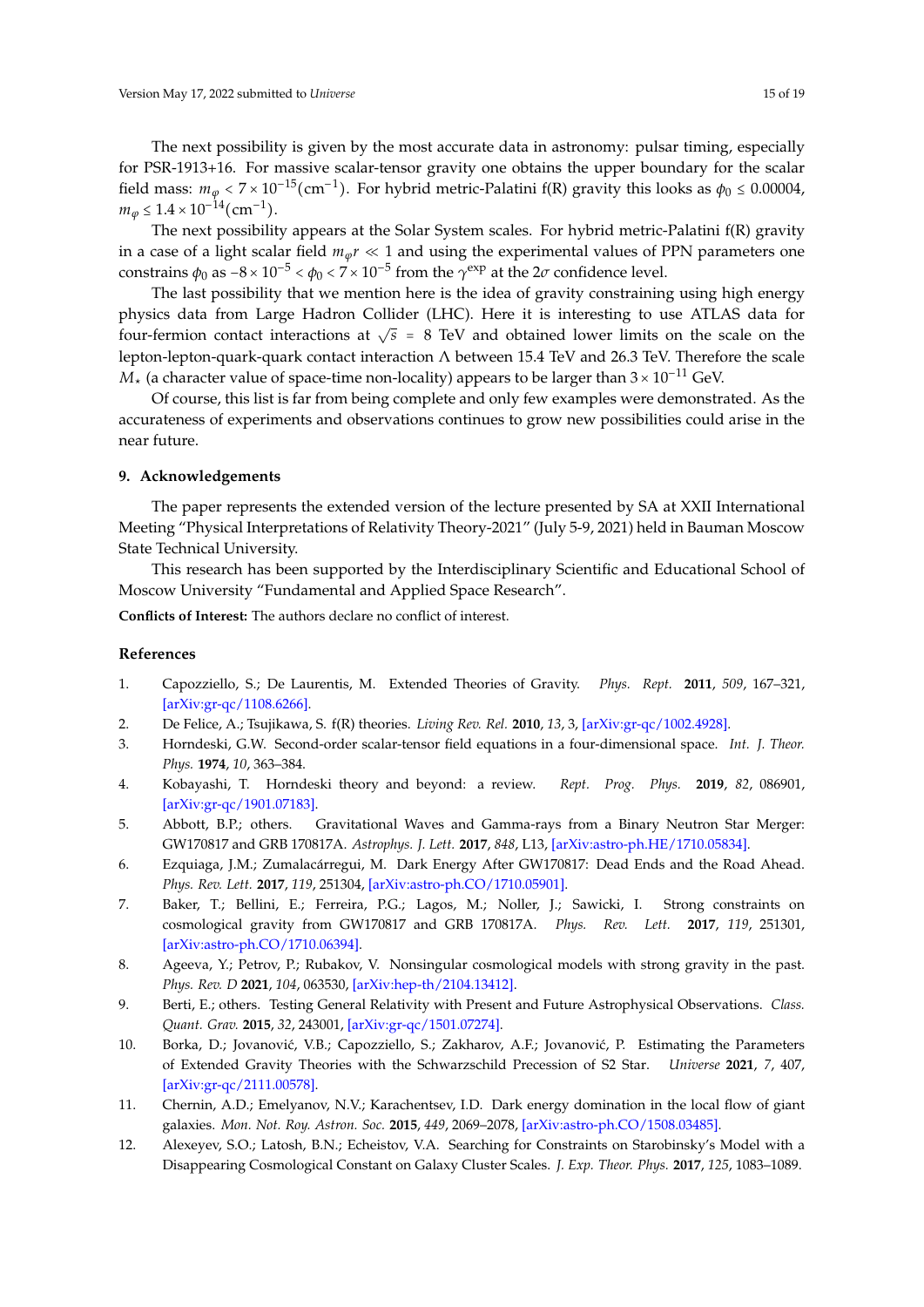- <span id="page-15-0"></span>13. Akiyama, K.; others. First M87 Event Horizon Telescope Results. I. The Shadow of the Supermassive Black Hole. *Astrophys. J. Lett.* **2019**, *875*, L1, [\[arXiv:astro-ph.GA/1906.11238\].](http://xxx.lanl.gov/abs/1906.11238)
- <span id="page-15-1"></span>14. Kocherlakota, P.; others. Constraints on black-hole charges with the 2017 EHT observations of M87\*. *Phys. Rev. D* **2021**, *103*, 104047, [\[arXiv:gr-qc/2105.09343\].](http://xxx.lanl.gov/abs/2105.09343)
- <span id="page-15-2"></span>15. Will, C.M. Testing gravity using space gravitational-wave detectors. *Class. Quant. Grav.* **2003**, *20*, S219–S225.
- <span id="page-15-3"></span>16. Abbott, R.; others. All-sky search for short gravitational-wave bursts in the third Advanced LIGO and Advanced Virgo run. *Phys. Rev. D* **2021**, *104*, 122004, [\[arXiv:gr-qc/2107.03701\].](http://xxx.lanl.gov/abs/2107.03701)
- <span id="page-15-4"></span>17. Abbott, R.; others. Observation of Gravitational Waves from Two Neutron Star–Black Hole Coalescences. *Astrophys. J. Lett.* **2021**, *915*, L5, [\[arXiv:astro-ph.HE/2106.15163\].](http://xxx.lanl.gov/abs/2106.15163)
- <span id="page-15-5"></span>18. Weisberg, J.M.; Taylor, J.H. Observations of Post-Newtonian Timing Effects in the Binary Pulsar PSR 1913+16. *Phys. Rev. Lett.* **1984**, *52*, 1348–1350.
- <span id="page-15-6"></span>19. Hulse, R.A.; Taylor, J.H. Discovery of a pulsar in a binary system. *Astrophys. J. Lett.* **1975**, *195*, L51–L53.
- <span id="page-15-7"></span>20. Damour, T.; Taylor, J.H. Strong field tests of relativistic gravity and binary pulsars. *Phys. Rev. D* **1992**, *45*, 1840–1868.
- <span id="page-15-8"></span>21. Dyadina, P.I.; Avdeev, N.A.; Alexeyev, S.O. Horndeski gravity without screening in binary pulsars. *Mon. Not. Roy. Astron. Soc.* **2019**, *483*, 947–963, [\[arXiv:astro-ph.HE/1811.05393\].](http://xxx.lanl.gov/abs/1811.05393)
- <span id="page-15-9"></span>22. Will, C.M. *Theory and Experiment in Gravitational Physics*; Cambridge University Press, 2018.
- <span id="page-15-10"></span>23. Dyadina, P.I.; Labazova, S.P.; Alexeyev, S.O. Post-Newtonian Limit of Hybrid Metric-Palatini *f* (*R*)-Gravity. *J. Exp. Theor. Phys.* **2019**, *129*, 838–848.
- <span id="page-15-11"></span>24. Landsberg, G. Black Holes at the Large Hadron Collider. *Fundam. Theor. Phys.* **2015**, *178*, 267–292.
- <span id="page-15-12"></span>25. Barrau, A.; Grain, J.; Alexeyev, S.O. Gauss-Bonnet black holes at the LHC: Beyond the dimensionality of space. *Phys. Lett. B* **2004**, *584*, 114, [\[hep-ph/0311238\].](http://xxx.lanl.gov/abs/hep-ph/0311238)
- <span id="page-15-13"></span>26. Alexeyev, S.O.; Calmet, X.; Latosh, B.N. Gravity induced non-local effects in the standard model. *Phys. Lett. B* **2018**, *776*, 111–114, [\[arXiv:hep-th/1711.06085\].](http://xxx.lanl.gov/abs/1711.06085)
- <span id="page-15-14"></span>27. Rubakov, V.A.; Tinyakov, P.G. Infrared-modified gravities and massive gravitons. *Phys. Usp.* **2008**, *51*, 759–792, [\[arXiv:hep-th/0802.4379\].](http://xxx.lanl.gov/abs/0802.4379)
- <span id="page-15-15"></span>28. Capozziello, S.; Cardone, V.F.; Troisi, A. Reconciling dark energy models with f(R) theories. *Phys. Rev. D* **2005**, *71*, 043503, [\[astro-ph/0501426\].](http://xxx.lanl.gov/abs/astro-ph/0501426)
- <span id="page-15-16"></span>29. Starobinsky, A.A. Disappearing cosmological constant in f(R) gravity. *JETP Lett.* **2007**, *86*, 157–163, [\[arXiv:astro-ph/0706.2041\].](http://xxx.lanl.gov/abs/0706.2041)
- <span id="page-15-17"></span>30. Nojiri, S.; Odintsov, S.D. Unified cosmic history in modified gravity: from F(R) theory to Lorentz non-invariant models. *Phys. Rept.* **2011**, *505*, 59–144, [\[arXiv:gr-qc/1011.0544\].](http://xxx.lanl.gov/abs/1011.0544)
- <span id="page-15-18"></span>31. Faraoni, V. Turnaround radius in modified gravity. *Phys. Dark Univ.* **2016**, *11*, 11–15, [\[arXiv:gr-qc/1508.00475\].](http://xxx.lanl.gov/abs/1508.00475)
- <span id="page-15-19"></span>32. Newman, A.B.; Treu, T.; Ellis, R.S.; Sand, D.J.; Nipoti, C.; Richard, J.; Jullo, E. The Density Profiles of Massive, Relaxed Galaxy Clusters: I. The Total Density Over 3 Decades in Radius. *Astrophys. J.* **2013**, *765*, 24, [\[arXiv:astro-ph.CO/1209.1391\].](http://xxx.lanl.gov/abs/1209.1391)
- 33. Umetsu, K.; others. CLASH: Weak-Lensing Shear-and-Magnification Analysis of 20 Galaxy Clusters. *Astrophys. J.* **2014**, *795*, 163, [\[arXiv:astro-ph.CO/1404.1375\].](http://xxx.lanl.gov/abs/1404.1375)
- <span id="page-15-20"></span>34. Zitrin, A.; others. Hubble Space Telescope Combined Strong and Weak Lensing Analysis of the CLASH Sample: Mass and Magnification Models and Systematic Uncertainties. *Astrophys. J.* **2015**, *801*, 44, [\[arXiv:astro-ph.CO/1411.1414\].](http://xxx.lanl.gov/abs/1411.1414)
- <span id="page-15-21"></span>35. Arnold, C.; Puchwein, E.; Springel, V. Scaling relations and mass bias in hydrodynamical *f* (*R*) gravity simulations of galaxy clusters. *Mon. Not. Roy. Astron. Soc.* **2014**, *440*, 833–842, [\[arXiv:astro-ph.CO/1311.5560\].](http://xxx.lanl.gov/abs/1311.5560)
- 36. Bernal, T.; López-Corona, O.; Mendoza, S. Dynamics of clusters of galaxies with extended *F*(*χ*) gravity. *Rev. Mex. Astron. Astrofis.* **2019**, *55*, 237–254, [\[arXiv:astro-ph.CO/1505.00037\].](http://xxx.lanl.gov/abs/1505.00037)
- 37. Brax, P.; Rizzo, L.A.; Valageas, P. K-mouflage effects on clusters of galaxies. *Phys. Rev. D* **2015**, *92*, 043519, [\[arXiv:astro-ph.CO/1505.05671\].](http://xxx.lanl.gov/abs/1505.05671)
- 38. De Martino, I. f(R) -gravity model of the Sunyaev-Zeldovich profile of the Coma cluster compatible with Planck data. *Phys. Rev. D* **2016**, *93*, 124043, [\[arXiv:astro-ph.CO/1605.08223\].](http://xxx.lanl.gov/abs/1605.08223)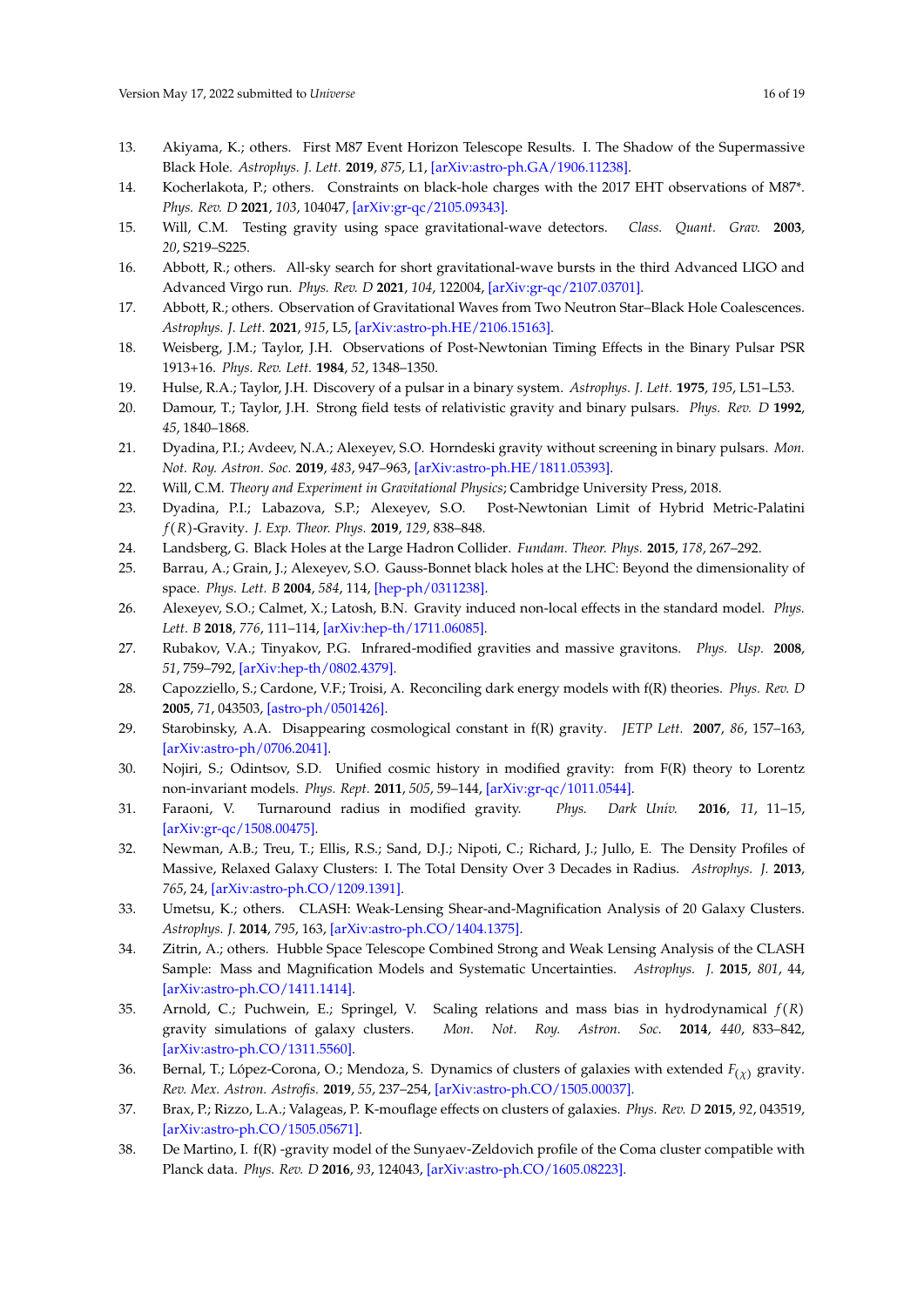- 39. Ferraro, S.; Schmidt, F.; Hu, W. Cluster Abundance in f(R) Gravity Models. *Phys. Rev. D* **2011**, *83*, 063503, [\[arXiv:astro-ph.CO/1011.0992\].](http://xxx.lanl.gov/abs/1011.0992)
- 40. Li, B.; He, J.h.; Gao, L. Cluster gas fraction as a test of gravity. *Mon. Not. Roy. Astron. Soc.* **2016**, *456*, 146–155, [\[arXiv:astro-ph.CO/1508.07366\].](http://xxx.lanl.gov/abs/1508.07366)
- 41. Schmidt, F.; Vikhlinin, A.; Hu, W. Cluster Constraints on f(R) Gravity. *Phys. Rev. D* **2009**, *80*, 083505, [\[arXiv:astro-ph.CO/0908.2457\].](http://xxx.lanl.gov/abs/0908.2457)
- 42. Terukina, A.; Lombriser, L.; Yamamoto, K.; Bacon, D.; Koyama, K.; Nichol, R.C. Testing chameleon gravity with the Coma cluster. *JCAP* **2014**, *04*, 013, [\[arXiv:astro-ph.CO/1312.5083\].](http://xxx.lanl.gov/abs/1312.5083)
- 43. Terukina, A.; Yamamoto, K.; Okabe, N.; Matsushita, K.; Sasaki, T. Testing a generalized cubic Galileon gravity model with the Coma Cluster. *JCAP* **2015**, *10*, 064, [\[arXiv:astro-ph.CO/1505.03692\].](http://xxx.lanl.gov/abs/1505.03692)
- <span id="page-16-0"></span>44. Wilcox, H.; others. The XMM Cluster Survey: Testing chameleon gravity using the profiles of clusters. *Mon. Not. Roy. Astron. Soc.* **2015**, *452*, 1171–1183, [\[arXiv:astro-ph.CO/1504.03937\].](http://xxx.lanl.gov/abs/1504.03937)
- <span id="page-16-1"></span>45. Alexeev, S.O.; Pomazanov, M.V. Black hole solutions with dilatonic hair in higher curvature gravity. *Phys. Rev. D* **1997**, *55*, 2110–2118, [\[hep-th/9605106\].](http://xxx.lanl.gov/abs/hep-th/9605106)
- <span id="page-16-2"></span>46. Sotiriou, T.P.; Faraoni, V. f(R) Theories Of Gravity. *Rev. Mod. Phys.* **2010**, *82*, 451–497, [\[arXiv:gr-qc/0805.1726\].](http://xxx.lanl.gov/abs/0805.1726)
- <span id="page-16-3"></span>47. Alexeyev, S.; Kovalkov, K. Extended gravity at galaxy cluster's scales. *Int. J. Mod. Phys. A* **2020**, *35*, 2040057.
- <span id="page-16-4"></span>48. Zakharov, A.F. Constraints on a charge in the Reissner-Nordstrom metric for the black hole at the Galactic Center. *Phys. Rev.* **2014**, *D90*, 062007, [\[arXiv:gr-qc/1407.7457\].](http://xxx.lanl.gov/abs/1407.7457)
- <span id="page-16-5"></span>49. Zakharov, A.F. Constraints on tidal charge of the supermassive black hole at the Galactic Center with trajectories of bright stars. *Eur. Phys. J. C* **2018**, *78*, 689, [\[arXiv:gr-qc/1804.10374\].](http://xxx.lanl.gov/abs/1804.10374)
- <span id="page-16-6"></span>50. Becerra-Vergara, E.A.; Arguelles, C.R.; Krut, A.; Rueda, J.A.; Ruffini, R. Geodesic motion of S2 and G2 as a test of the fermionic dark matter nature of our Galactic core. *Astron. Astrophys.* **2020**, *641*, A34, [\[arXiv:astro-ph.GA/2007.11478\].](http://xxx.lanl.gov/abs/2007.11478)
- 51. Becerra-Vergara, E.A.; Argüelles, C.R.; Krut, A.; Rueda, J.A.; Ruffini, R. Hinting a dark matter nature of Sgr A\* via the S-stars. *Mon. Not. Roy. Astron. Soc.* **2021**, *505*, L64–L68, [\[arXiv:astro-ph.GA/2105.06301\].](http://xxx.lanl.gov/abs/2105.06301)
- 52. Benisty, D.; Davis, A.C. Dark energy interactions near the Galactic Center. *Phys. Rev. D* **2022**, *105*, 024052, [\[arXiv:astro-ph.CO/2108.06286\].](http://xxx.lanl.gov/abs/2108.06286)
- 53. Borka, D.; Jovanović, P.; Jovanović, V.B.; Zakharov, A.F. Constraining the range of Yukawa gravity interaction from S2 star orbits. *JCAP* **2013**, *11*, 050, [\[arXiv:astro-ph.GA/1311.1404\].](http://xxx.lanl.gov/abs/1311.1404)
- 54. Capozziello, S.; Borka, D.; Jovanović, P.; Jovanović, V.B. Constraining Extended Gravity Models by S2 star orbits around the Galactic Centre. *Phys. Rev. D* **2014**, *90*, 044052, [\[arXiv:astro-ph.GA/1408.1169\].](http://xxx.lanl.gov/abs/1408.1169)
- 55. Capozziello, S.; Lambiase, G.; Sakellariadou, M.; Stabile, A. Constraining models of extended gravity using Gravity Probe B and LARES experiments. *Phys. Rev. D* **2015**, *91*, 044012, [\[arXiv:gr-qc/1410.8316\].](http://xxx.lanl.gov/abs/1410.8316)
- 56. Cheng, X.T.; Xie, Y. Probing a black-bounce, traversable wormhole with weak deflection gravitational lensing. *Phys. Rev. D* **2021**, *103*, 064040.
- 57. de Martino, I.; della Monica, R.; de Laurentis, M. f(R) gravity after the detection of the orbital precession of the S2 star around the Galactic Center massive black hole. *Phys. Rev. D* **2021**, *104*, L101502, [\[arXiv:gr-qc/2106.06821\].](http://xxx.lanl.gov/abs/2106.06821)
- 58. Della Monica, R.; de Martino, I.; de Laurentis, M. Orbital precession of the S2 star in Scalar–Tensor–Vector Gravity. *Mon. Not. Roy. Astron. Soc.* **2022**, *510*, 4757–4766, [\[arXiv:gr-qc/2105.12687\].](http://xxx.lanl.gov/abs/2105.12687)
- 59. Della Monica, R.; de Martino, I. Unveiling the nature of SgrA\* with the geodesic motion of S-stars. *JCAP* **2022**, *03*, 007, [\[arXiv:astro-ph.GA/2112.01888\].](http://xxx.lanl.gov/abs/2112.01888)
- 60. Guerrero, M.; Olmo, G.J.; Rubiera-Garcia, D.; Gómez, D.S.C. Shadows and optical appearance of black bounces illuminated by a thin accretion disk. *JCAP* **2021**, *08*, 036, [\[arXiv:gr-qc/2105.15073\].](http://xxx.lanl.gov/abs/2105.15073)
- 61. Liu, T.; Zhang, X.; Zhao, W. Constraining *f* (*R*) gravity in solar system, cosmology and binary pulsar systems. *Phys. Lett. B* **2018**, *777*, 286–293, [\[arXiv:astro-ph.CO/1711.08991\].](http://xxx.lanl.gov/abs/1711.08991)
- 62. Psaltis, D.; Johannsen, T. Sgr A\*: The Optimal Testbed of Strong-Field Gravity. *J. Phys. Conf. Ser.* **2011**, *283*, 012030, [\[arXiv:astro-ph.HE/1012.1602\].](http://xxx.lanl.gov/abs/1012.1602)
- <span id="page-16-7"></span>63. Will, C.M. Testing the general relativistic no-hair theorems using the Galactic center black hole SgrA\*. *Astrophys. J. Lett.* **2008**, *674*, L25–L28, [\[arXiv:astro-ph/0711.1677\].](http://xxx.lanl.gov/abs/0711.1677)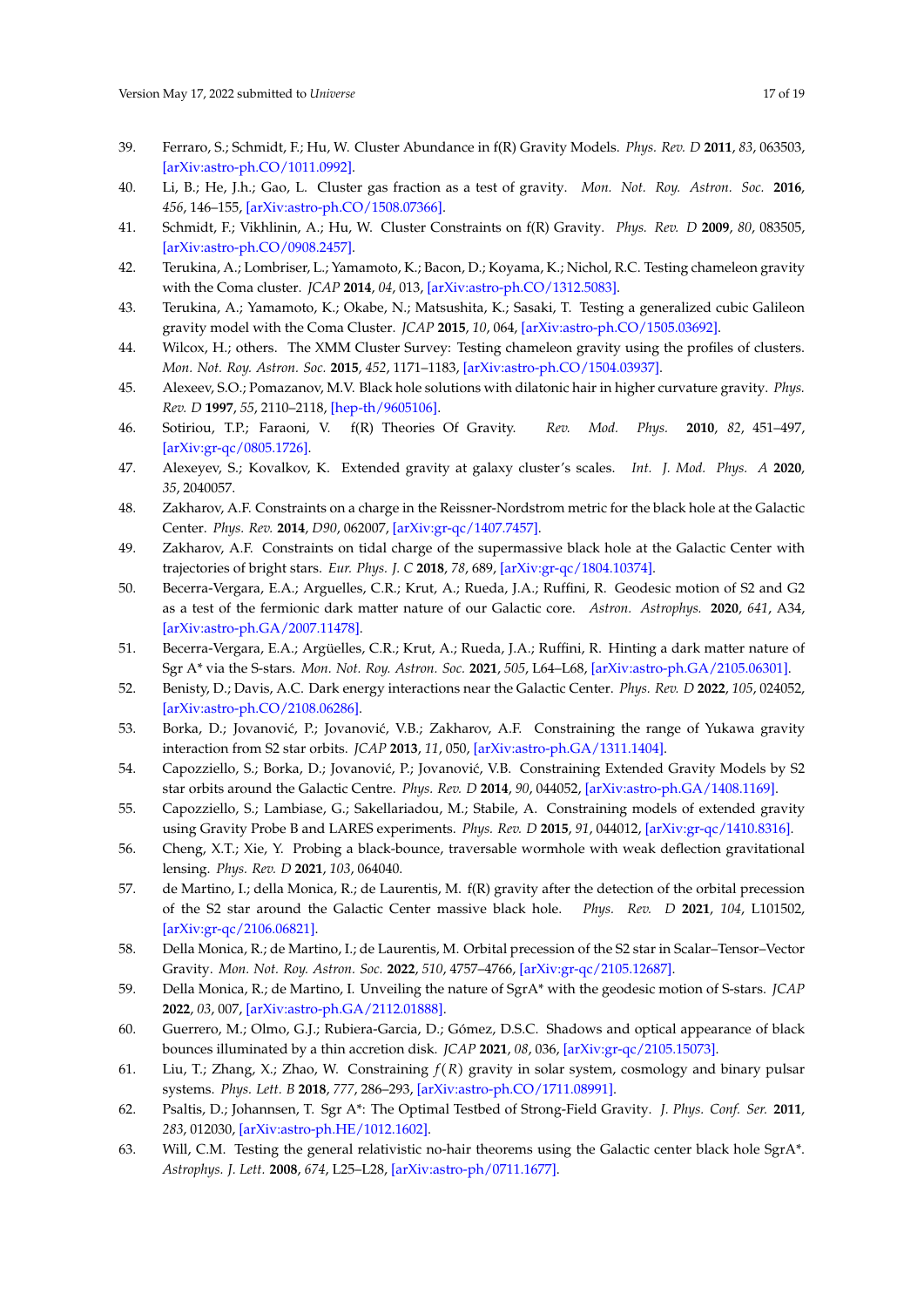- <span id="page-17-0"></span>64. Newman, E.T.; Janis, A.I. Note on the Kerr Spinning-Particle Metric. *Journal of Mathematical Physics* **1965**, *6*, 915–917.
- <span id="page-17-1"></span>65. Alexeyev, S.O.; Petrov, A.N.; Latosh, B.N. Maeda-Dadhich Solutions as Real Black Holes. *Phys. Rev.* **2015**, *D92*, 104046, [\[arXiv:gr-qc/1503.06780\].](http://xxx.lanl.gov/abs/1503.06780)
- <span id="page-17-2"></span>66. Prokopov, V.; Alexeyev, S.; Zenin, O. Black Hole Shadows: How to Fix the Extended Gravity Theory **2021**. [\[arXiv:gr-qc/2107.01115\].](http://xxx.lanl.gov/abs/2107.01115)
- <span id="page-17-3"></span>67. Tsukamoto, N. Black hole shadow in an asymptotically flat, stationary, and axisymmetric spacetime: The Kerr-Newman and rotating regular black holes. *Physical Review D* **2018**, *97*.
- <span id="page-17-4"></span>68. Alexeyev, S.O.; Prokopov, V.A. Shadows from spinning black holes in extended gravity. *J. Exp. Theor. Phys.* **2020**, *130*, 666–670, [\[arXiv:gr-qc/2001.09272\].](http://xxx.lanl.gov/abs/2001.09272)
- <span id="page-17-5"></span>69. Abbott, B.P.; others. Observation of Gravitational Waves from a Binary Black Hole Merger. *Phys. Rev. Lett.* **2016**, *116*, 061102, [\[arXiv:gr-qc/1602.03837\].](http://xxx.lanl.gov/abs/1602.03837)
- <span id="page-17-6"></span>70. Abbott, B.P.; others. GW170817: Observation of Gravitational Waves from a Binary Neutron Star Inspiral. *Phys. Rev. Lett.* **2017**, *119*, 161101, [\[arXiv:gr-qc/1710.05832\].](http://xxx.lanl.gov/abs/1710.05832)
- <span id="page-17-7"></span>71. Abbott, B.P.; others. Multi-messenger Observations of a Binary Neutron Star Merger. *Astrophys. J. Lett.* **2017**, *848*, L12, [\[arXiv:astro-ph.HE/1710.05833\].](http://xxx.lanl.gov/abs/1710.05833)
- <span id="page-17-8"></span>72. Latosh, B. Fab Four Effective Field Theory Treatment. *Eur. Phys. J. C*, *78*, 991, [\[arXiv:gr-qc/1812.01881\].](http://xxx.lanl.gov/abs/1812.01881)
- <span id="page-17-9"></span>73. Damour, T.; Esposito-Farese, G. Tensor - scalar gravity and binary pulsar experiments. *Phys. Rev. D* **1996**, *54*, 1474–1491, [\[gr-qc/9602056\].](http://xxx.lanl.gov/abs/gr-qc/9602056)
- <span id="page-17-10"></span>74. Creminelli, P.; Vernizzi, F. Dark Energy after GW170817 and GRB170817A. *Phys. Rev. Lett.* **2017**, *119*, 251302, [\[arXiv:astro-ph.CO/1710.05877\].](http://xxx.lanl.gov/abs/1710.05877)
- <span id="page-17-11"></span>75. Kopeikin, S.M. Supplementary Parameters in the Parameterized Post-Keplerian Formalism. *Astrophysical Journal Letters* **1994**, *434*, L67.
- <span id="page-17-12"></span>76. Taylor, J.H. Binary pulsars and relativistic gravity. *Rev. Mod. Phys.* **1994**, *66*, 711–719.
- <span id="page-17-13"></span>77. Dyadina, P.I.; Labazova, S.P. On Shapiro time delay in massive scalar-tensor theories. *JCAP* **2022**, *01*, 029, [\[arXiv:gr-qc/2111.13900\].](http://xxx.lanl.gov/abs/2111.13900)
- <span id="page-17-14"></span>78. Damour, T.; Esposito-Farese, G. Testing gravity to second postNewtonian order: A Field theory approach. *Phys. Rev. D* **1996**, *53*, 5541–5578, [\[gr-qc/9506063\].](http://xxx.lanl.gov/abs/gr-qc/9506063)
- <span id="page-17-15"></span>79. Avdeev, N.; Dyadina, P.; Labazova, S. Test of hybrid metric-Palatini f(R)-gravity in binary pulsars. *J. Exp. Theor. Phys.* **2020**, *131*, 537–547, [\[arXiv:gr-qc/2009.11156\].](http://xxx.lanl.gov/abs/2009.11156)
- <span id="page-17-16"></span>80. Will, C.M. The Confrontation between General Relativity and Experiment. *Living Rev. Rel.* **2014**, *17*, 4, [\[arXiv:gr-qc/1403.7377\].](http://xxx.lanl.gov/abs/1403.7377)
- <span id="page-17-17"></span>81. Bergmann, P.G. Comments on the scalar tensor theory. *Int. J. Theor. Phys.* **1968**, *1*, 25–36.
- <span id="page-17-18"></span>82. Chiba, T. 1/R gravity and scalar - tensor gravity. *Phys. Lett. B* **2003**, *575*, 1–3, [\[astro-ph/0307338\].](http://xxx.lanl.gov/abs/astro-ph/0307338)
- 83. Olmo, G.J. The Gravity Lagrangian according to solar system experiments. *Phys. Rev. Lett.* **2005**, *95*, 261102, [\[gr-qc/0505101\].](http://xxx.lanl.gov/abs/gr-qc/0505101)
- <span id="page-17-19"></span>84. Olmo, G.J. Limit to general relativity in f(R) theories of gravity. *Phys. Rev. D* **2007**, *75*, 023511, [\[gr-qc/0612047\].](http://xxx.lanl.gov/abs/gr-qc/0612047)
- <span id="page-17-20"></span>85. Koivisto, T.; Kurki-Suonio, H. Cosmological perturbations in the palatini formulation of modified gravity. *Class. Quant. Grav.* **2006**, *23*, 2355–2369, [\[astro-ph/0509422\].](http://xxx.lanl.gov/abs/astro-ph/0509422)
- <span id="page-17-21"></span>86. Koivisto, T. The matter power spectrum in f(r) gravity. *Phys. Rev. D* **2006**, *73*, 083517, [\[astro-ph/0602031\].](http://xxx.lanl.gov/abs/astro-ph/0602031)
- <span id="page-17-22"></span>87. Harko, T.; Koivisto, T.S.; Lobo, F.S.N.; Olmo, G.J. Metric-Palatini gravity unifying local constraints and late-time cosmic acceleration. *Phys. Rev. D* **2012**, *85*, 084016, [\[arXiv:gr-qc/1110.1049\].](http://xxx.lanl.gov/abs/1110.1049)
- <span id="page-17-23"></span>88. Capozziello, S.; Harko, T.; Koivisto, T.S.; Lobo, F.S.N.; Olmo, G.J. Hybrid metric-Palatini gravity. *Universe* **2015**, *1*, 199–238, [\[arXiv:gr-qc/1508.04641\].](http://xxx.lanl.gov/abs/1508.04641)
- <span id="page-17-24"></span>89. Nutku, Y. The Post-Newtonian Equations of Hydrodynamics in the Brans-Dicke Theory. *Astrophysical Journal* **1969**, *155*, 999.
- <span id="page-17-25"></span>90. Calmet, X.; Croon, D.; Fritz, C. Non-locality in Quantum Field Theory due to General Relativity. *Eur. Phys. J. C* **2015**, *75*, 605, [\[arXiv:hep-th/1505.04517\].](http://xxx.lanl.gov/abs/1505.04517)
- <span id="page-17-26"></span>91. Schwinger, J.S. Brownian motion of a quantum oscillator. *J. Math. Phys.* **1961**, *2*, 407–432.
- <span id="page-17-27"></span>92. Keldysh, L.V. Diagram technique for nonequilibrium processes. *Zh. Eksp. Teor. Fiz.* **1964**, *47*, 1515–1527.